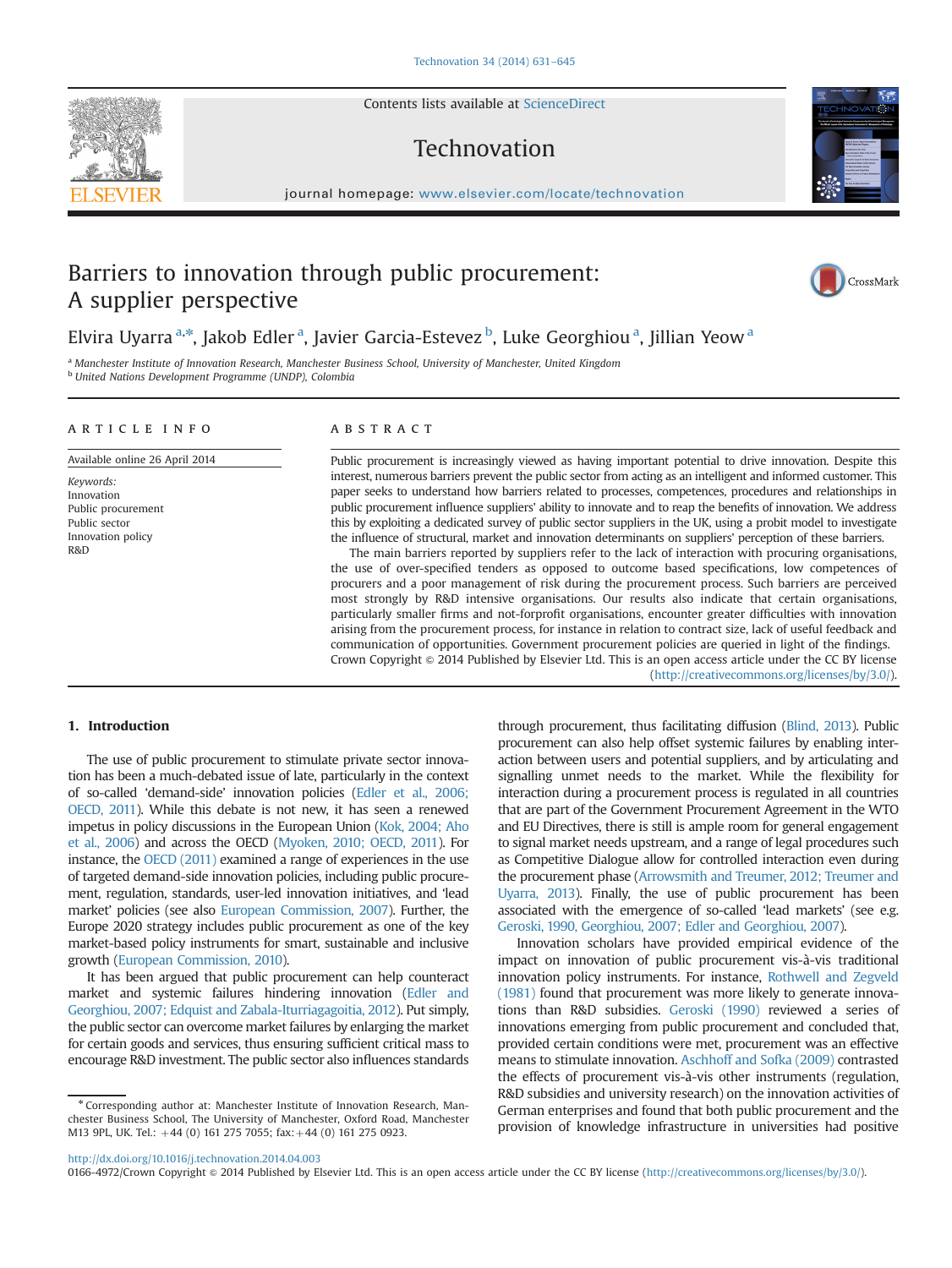<span id="page-1-0"></span>effects on innovation success. Using Innobarometer data for 2006–2008, [Guerzoni and Raiteri \(2012\)](#page-14-0) also observed that public procurement had a greater influence in stimulating firms' innovation behaviour than R&D subsidies, but noted that the strongest effects on innovation occurred when both instruments were combined.

Despite this body of work, few studies have investigated in detail the specific conditions or mechanisms within public procurement that actually lead to, or hinder, innovation [\(Geroski, 1990; Rothwell](#page-14-0) [and Zegveld, 1981](#page-14-0)). Given the multitude of practices and procedures involved in the procurement process, what matters in order to inform policy design and implementation is not so much whether it can influence innovation but how and under what conditions that impact takes (or could potentially take) place.

This is an important issue because, despite the perception of procurement as something of a policy panacea and repeated efforts to put procurement budgets to work to drive innovation, efforts have been met with limited success [\(NESTA, 2012](#page-14-0)). Barriers to effective implementation, including organisational, regulatory, skills and the inherent risk aversion of the public sector, have been documented in the literature (see e.g. [Wilkinson et al., 2005; Rolfstam, 2013](#page-14-0)). However this evidence tends to be anecdotal, case-study based and at times not consistent. This article provides a contribution in that it uses a dedicated and original survey to capture the perceptions and experiences of a broad range of suppliers, including small firms and third sector organisations (not-for-profit and non-governmental organisations), across different sectors and areas of the public sector. This paper thus underpins, qualifies and amends existing evidence by shedding a quantitative light on these questions: What are the main barriers that prevent the government from capturing innovation through public procurement? How do different types of suppliers experience these barriers? More specifically, the paper investigates the influence of structural, market and innovation determinants on suppliers' perceptions of these barriers.

We analyse this issue by looking at the UK and in particular we draw from a dedicated survey of 800 suppliers to the UK public sector. The UK is an interesting case to assess the development of these policies because it is considered a 'first mover' ([Edler and](#page-14-0) [Uyarra, 2013](#page-14-0)) in the promotion of policies and initiatives seeking to stimulate innovation through public procurement, as well as addressing the modernisation of public procurement more generally. In addition, and given the extent of private and third sector involvement in the delivery of public services, its 'public services industry' is generally considered to be one of the largest and the most developed in the world ([Julius, 2008](#page-14-0)). Therefore the UK experience offers interesting lessons for other economies with similar agendas of privatisation and public sector reform.

This paper is structured as follows. In Section 2, the paper reviews the literature that addresses the key conditions or mechanisms in the procurement process that are seen to influence the effectiveness of procurement in stimulating innovation. The paper seeks to investigate how government suppliers perceive these aspects. We address this by means of a survey of suppliers and we use a probit model to ascertain the influence of structural, market and innovation variables on their perception of those barriers. [Section 3](#page-4-0) explains the data, the variables, and the approach for our econometric analysis. In [Section 4](#page-5-0) we present the results and the final section discusses the findings and draws some conclusions and implications for policy.

# 2. Theoretical framework and key assumptions

# 2.1. Policy effort to boost public procurement of innovation – and their limits

Public procurement refers to the acquisition of goods and services by government or public sector organisations. Public procurement is first and foremost a vehicle allowing public sector organisations to perform their functions and deliver key services effectively. This notwithstanding, a growing body of scholars and policy makers throughout the OECD have recognised that by purchasing innovative products and solutions the public sector can not only deliver services more effectively and efficiently but also influence the innovation activities of private firms ([The](#page-14-0) [Economist, 2010; OECD, 2011\)](#page-14-0). Public procurement of innovation has been associated with instances where public agencies act to purchase, or place an order for, a product-service, good or system that does not exist at the time but which could be developed within a reasonable period; that is, that requires innovative work to fulfil the demands of the buver [\(Edquist and Hommen, 2000;](#page-14-0) [Edler et al., 2006](#page-14-0)). This contrasts with 'regular procurement', where governments place orders for 'off-the-shelf' products.

A renewed interest in the use of public procurement to drive innovation, and in so called demand-side innovation policies more generally ([Edler, 2010](#page-14-0)), has emerged as a result of a perception of a relative failure of traditional, mainly supply-side, policies, to improve innovation performance [\(OECD, 2011](#page-14-0)). In addition, the rationales exercised for the use of public procurement have broadened (including the pursuit of further societal outcomes such as local employment or sustainability) ([McCrudden, 2007](#page-14-0)), in parallel with a change in the understanding of innovation (from an R&D-centred, linear view to systemic approaches to innovation) and a realisation of the potential of the public sector as an innovator in its own right ([Flanagan et al., 2011](#page-14-0)).

Initiatives to advance this policy agenda have proliferated in recent years both in OECD countries and emerging economies ([Georghiou et al., 2010; Li, 2011; OECD, 2011; Uyarra, 2013;](#page-14-0) [Lember et al., 2013; Vecchiato and Roveda, 2014\)](#page-14-0). Such initiatives vary strongly in their rationales and implementation modes, a reflection of national differences in the governance and structure of public procurement, different objectives associated with this policy across countries and policy sectors but also the inherent complexity of procurement processes ([Dimitri et al., 2006\)](#page-14-0). [Georghiou et al. \(2013\)](#page-14-0) elaborate a policy framework and taxonomy of such interventions based on the functions supporting the procurement of innovation and the deficiencies they seek to remedy. Interventions may for instance address framework conditions for procurement (legislation, governance frameworks), organisational arrangements and capabilities for innovation procurement, the identification, specification and signalling of needs, and the provision of incentives for suppliers to take up innovative solutions.

The UK has been particularly active in this area in the last decade, introducing a host of initiatives and reforms in order to mobilise the use of procurement to support competitiveness and innovation (for a review see [Uyarra et al., 2013\)](#page-14-0). However, the implementation of such strategies and initiatives has been reported as being slow and fraught with difficulties. For instance, the Office for Government Commerce [\(OGC, 2004](#page-14-0)) noted that the public sector was failing to fully 'capture innovation' through procurement. In his review on creativity in business for HM Treasury, George Cox argued that, despite much progress in shifting the policy agenda, changing procurement practices remained an important challenge, a difficulty compounded by the fragmented nature of procurement in the UK ([Cox, 2005](#page-14-0)). The 2008 'Innovation Nation' White Paper similarly concluded that "procuring innovative solutions has tended to be a low priority" ([DIUS, 2008](#page-14-0): p.23; see also [Heseltine, 2012](#page-14-0)).

Indeed, despite a generalised optimism regarding the potential of procurement to stimulate commercial innovation, the challenges are considerable. This paper thus aims to better understand what prevents suppliers from proposing innovative solutions. A better acknowledgement of such barriers should facilitate an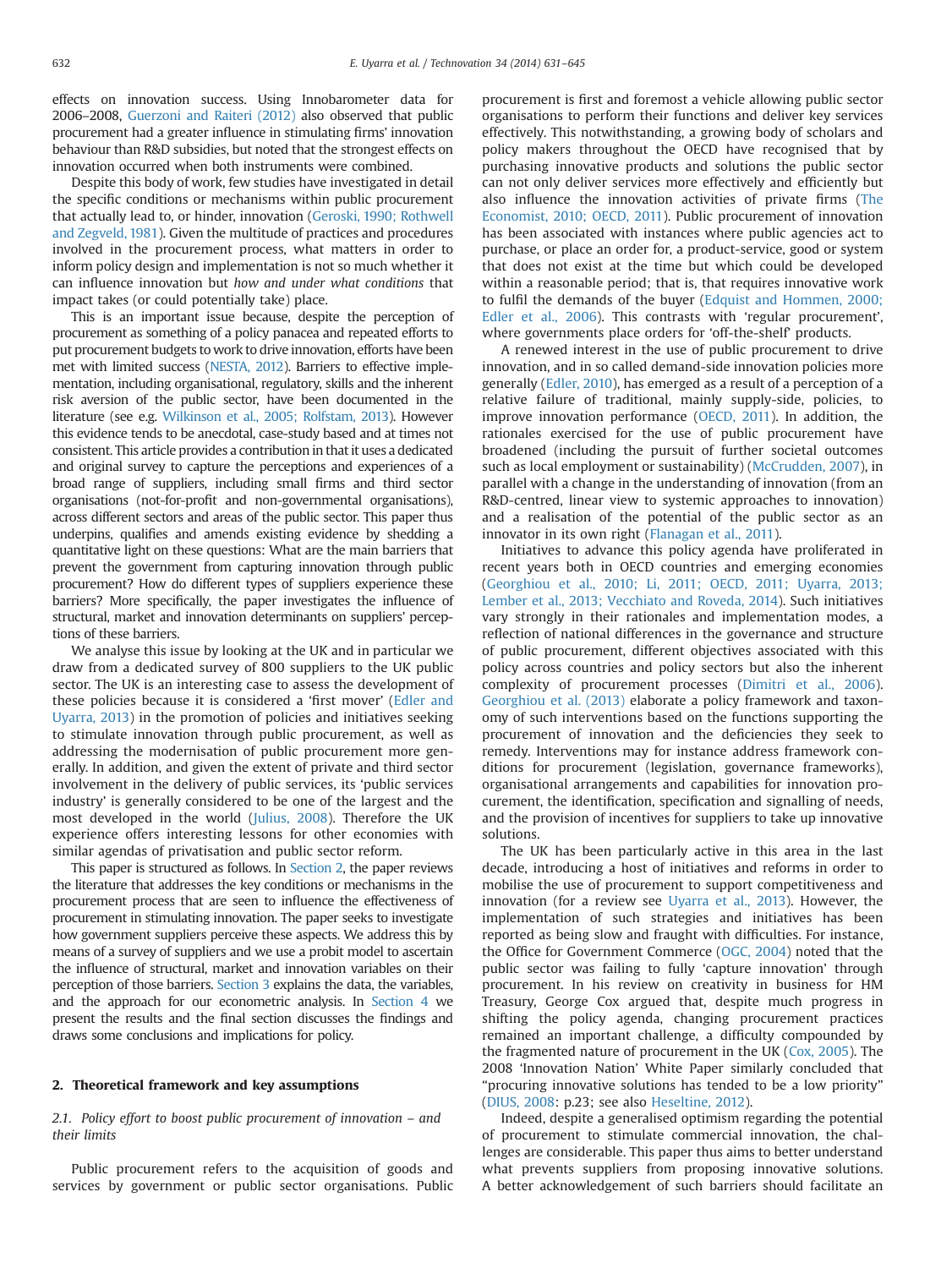adapted and more differentiated policy response to make the procurement of innovation more effective when and where it is required.

# 2.2. Conditions for and barriers to capturing innovation through public procurement

[Metcalfe and Georghiou \(1997\)](#page-14-0) pinpoint four dimensions underpinning innovation in firms: the awareness of the set of innovation opportunities, the capabilities to seize these opportunities, the set of resources they can command to innovate, and the incentive structures rewarding innovation. Procurement can influence these dimensions and thus encourage or hamper innovation in different ways, for instance through aggregating contracts, setting standards, dealing with intellectual property rights, engaging with suppliers to inform specifications, or enabling a level playing field through tendering procedures ([OFT, 2002; Uyarra and Flanagan, 2010\)](#page-14-0). A number of barriers can in turn prevent the public sector from 'capturing innovation'. These include inadequate early warning, lack of engagement between procurers and suppliers, overly prescriptive and burdensome procurement processes, risk aversion, and procurement capability shortfalls ([OGC, 2004; House of Lords, 2011](#page-14-0)). This section discusses these barriers in detail and formulates some assumptions as to their perception by different types of suppliers. These assumptions are the yardstick against which we analyse our data.

# 2.2.1. Procurement capabilities

In comparison with the procurement of off-the-shelf goods for the lowest possible price, the procurement of innovation requires a greater degree of in-house competence ([Rothwell and Zegveld,](#page-14-0) [1981](#page-14-0)). A shortage of commercial skills among procurers has been commonly found to limit engagement with the marketplace and the development of closer supply relations. In a survey of public procurers in small countries in Europe, [Georghiou et al. \(2010\)](#page-14-0) identified a lack of sufficient procurement expertise for complex purchases involving innovation as well as an absence of formal training for procurers. In the UK, a review for the Cabinet Office by [Green \(2010\)](#page-14-0) noted that commercial skills were very inconsistent across central government. Considerable corporate capability constraints have been identified for English local authorities [\(Byatt,](#page-14-0) [2001\)](#page-14-0). Skill constraints in turn significantly hinder the adequate use of potentially more 'innovation-friendly' procurement procedures such as competitive dialogue [\(HM Treasury, 2010a](#page-14-0)). Indeed, as the HM Treasury (2010:p.7) notes: "the outcome of a procurement will be influenced as much by the capacity and capability of those party to the process as by the nature of the contract to be delivered".

Particularly at lower levels of governance and in procurement systems that are decentralised, there may be a shortage of professional procurers and therefore the lack of skills for innovative purchasing becomes an important challenge [\(Uyarra, 2010;](#page-14-0) [OECD, 2011\)](#page-14-0). Our assumption is that suppliers to areas of the public sector that are more fragmented, such as the National Health Service (NHS) and local government, would be particularly concerned about the capacity of procurers. Further, innovative firms and firms with a stronger commitment to R&D would be more sensitive to a perceived lack of expertise on the side of procurers and see it as a strong barrier to supplying innovative goods or services. We would also expect this barrier to be particularly acute in the procurement of complex goods and services such as construction related projects.

# 2.2.2. Management of risks associated with procuring innovations Risk aversion of public agencies has also been identified as a

barrier to the procurement of innovation ([HM Treasury, 2005;](#page-14-0)

[DIUS, 2008\)](#page-14-0). Decision making in the public sector is affected by strong expectations regarding transparency and accountability ([Tsipouri et al., 2010\)](#page-14-0). Accordingly, risk management in the public sector entails "having in place a corporate and systematic process for evaluating and addressing the impact of risks in a cost effective way and having staff with the appropriate skills to identify and assess the potential for risks to arise" [\(NAO, 2000](#page-14-0): p.2). The importance of risk management increases when the R&D itself is part of the procurement ([Tsipouri et al., 2010](#page-14-0)). [Georghiou et al.](#page-14-0) [\(2013\)](#page-14-0) describe how some OECD countries have introduced measures to reduce uncertainty or offset the perceived risks of purchasing innovations, for instance through the provision of financial incentives, insurance guarantees and the use of quality certificates.

In line with [Tsipouri et al. \(2010\),](#page-14-0) our assumption is that how risk is managed is a particularly important consideration for suppliers that invest more in R&D. Procurers may be risk averse and unwilling to take up new solutions and suppliers may be reluctant to invest heavily in R&D and innovation activities if they fear that they won't get the necessary return.

# 2.2.3. Buyer–supplier interaction

[OGC \(2004\)](#page-14-0) suggests the need for early interaction in procurement in order to better 'capture innovation'. Systems of innovation approaches emphasise the interactive nature of innovation and in particular the influence of users and user–producer interaction in the production of innovations. Interaction in procurement can create an environment of trust that reduces opportunism, the need for costly monitoring and general transaction costs associated with exchange in instances where there is information asymmetry ([Erridge and Nondi, 1994\)](#page-14-0). Close and early engagement with suppliers can also allow access to industry knowledge not available in-house that can be used to draw better tender specifications ([Uyarra, 2010](#page-14-0)). However, in procurement, interaction and communication between public buyers and potential suppliers can be constrained by lack of skills, risk aversion or too rigid an application of procurement procedures and practices ([Erridge and Greer,](#page-14-0) [2002\)](#page-14-0).

As mentioned in the introduction, public procurement has the potential to bridge end users and potential suppliers, particularly in those instances where procurement is conducted on behalf of end users other than the procuring public agency or authority (e.g. in services such as health or social care). However, interaction with final users is often hindered by lack of communication within organisations between the procurement function and operational or service areas that are closer to end users' needs ([Uyarra, 2010\)](#page-14-0). Centralised procurement functions within organisations and/or a lack of cross-functional team working in procurement can thus lead to a structural disconnect between potential suppliers, users and buyers.

The need for communication is the more important the greater the number of parties involved and the greater the need for user engagement ([Caldwell et al., 2009](#page-14-0)). We would therefore assume that suppliers in the construction sector or health, or in personal services such as social care, are more likely to perceive insufficient interaction as a barrier. It is also expected that a lack of interaction would affect suppliers with different innovation profiles differently. We would thus expect it to be a concern for R&D intensive organisations, and for organisations introducing service innovations that rely on greater user interaction.

# 2.2.4. Public demand for innovation

The above discussion relates to the potential key role of the public sector as 'intelligent' or 'demanding' client or customer. Suppliers will adapt to the signals of public demand and respond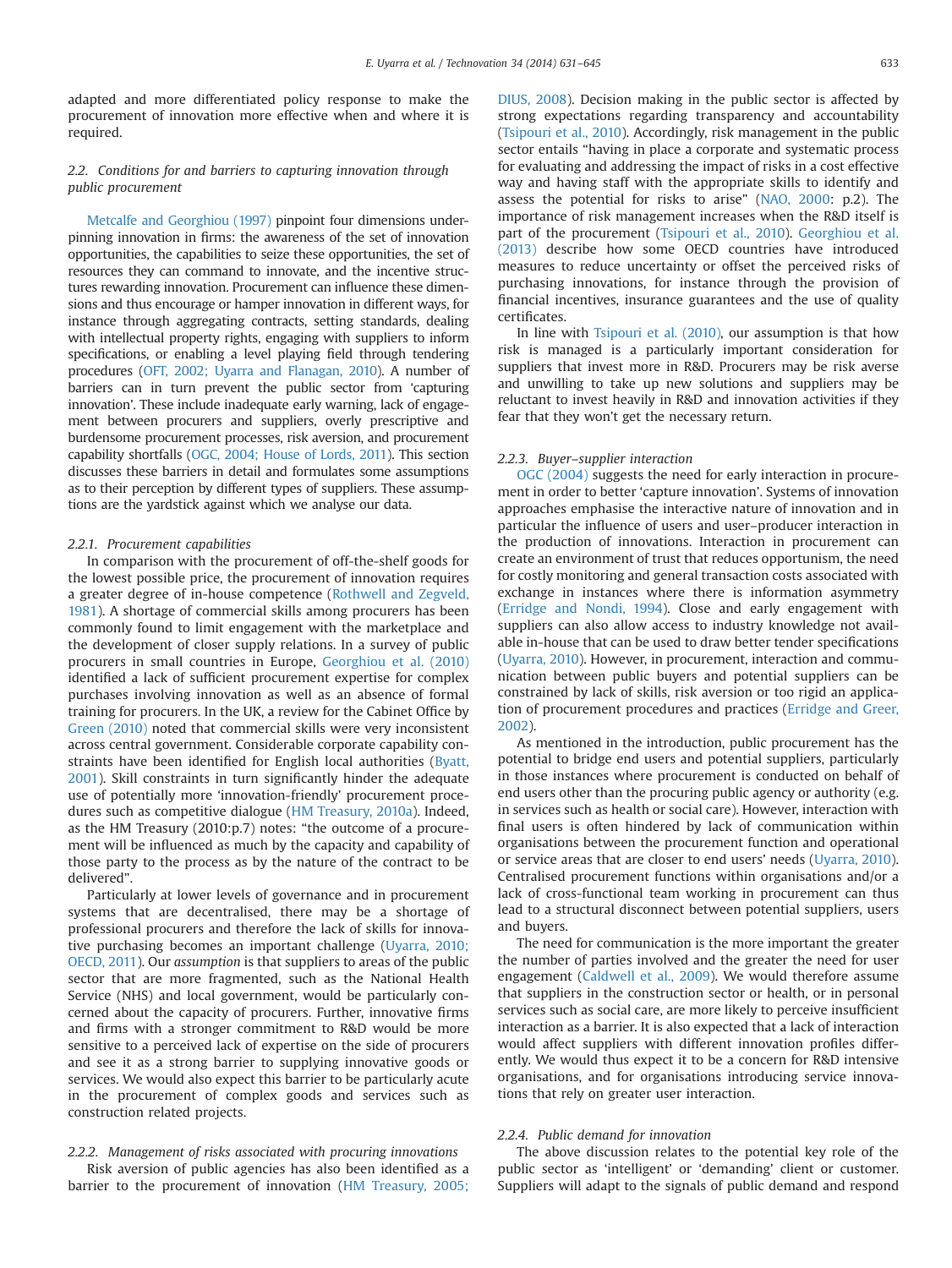with innovative solutions if they see the public sector as a demanding customer ([Uyarra and Flanagan, 2010](#page-14-0)). As [Geroski](#page-14-0) [\(1990](#page-14-0): p.189) noted, "procurement policy is […] successful in stimulating innovation when […] it leads to the expression of a clear, consistent set of needs towards which innovative efforts can be directed". Lack of market demand has indeed been identified as a key obstacle for innovation generally ([Gallup, 2011](#page-14-0)), public demand being especially important in sectors such as construction, transport or healthcare or in those instances where the public sector is a 'first user' of the innovation [\(Dalpé et al., 1992](#page-14-0); [Rothwell](#page-14-0) [and Zegveld, 1981\)](#page-14-0). We therefore assume that the lack of public sector demand for innovation is a stronger barrier for suppliers in certain sectors and for suppliers with a stronger commitment to R&D and product innovation, since early demand encourages investment to enable such outcomes.

# 2.2.5. Tender specifications

The influence of procurement on innovation is also shaped by the nature of tender specifications. Specifications phrased in terms of outcomes or performance are considered to be better at allowing industry to propose innovative solutions ([Rothwell](#page-14-0) [and Zegveld, 1981; Geroski, 1990](#page-14-0)). Conversely, innovations may be less likely when specifications are made too rigid and narrow. Such rigidity prevents suppliers from proposing innovative ways of delivering outcomes. While there is increasing awareness of the importance of outcome specifications (and procurers are increasingly incorporating them in their tenders), there is a range of reasons why they are not used more comprehensively (see e.g. the [Byatt, 2001](#page-14-0)), such as general inertia and transaction cost of change, and the additional requirements for tender evaluations, including development of defendable evaluation criteria and methodologies. As Edler et al. (2005) have shown, the extent to which innovation can be supported through public procurement depends on the formulation of functional specifications and the availability of a variety of skills to evaluate tenders. Procurers often fail to review or market test these specifications, not questioning whether they may be stifling innovation and raising costs. This inertia constrains both innovation and opportunities to achieve savings, as different and over-specified requirements may co-exist for identical services and purposes [\(Uyarra, 2010\)](#page-14-0). In terms of differentiation by supplier types, we would expect organisations that are more innovation active to be especially sensible to such rigid specifications as they would perceive that the public sector is unwilling to consider different, potentially more innovative, solutions.

### 2.2.6. Incentives for the supply of innovative solutions

Even if the public sector demands innovation, incentives may not be in place for that innovation to be realized. As [Cabral et al.](#page-14-0) [\(2006: p.485\)](#page-14-0) note "the buyer must ensure that the suppliers have enough incentives to invest in the innovative knowledge that will eventually be incorporated in the goods it needs". In order to provide greater incentives to innovation, procurers may decide to pool resources to provide bigger (or longer) contracts, harmonise and standardise requirements, or aggregate demand to exploit their purchasing power. By enlarging the market for certain goods, the public sector can reduce uncertainty by guaranteeing a certain return of investment associated with the development of new products and processes. Contrariwise, fragmentation of public demand can limit potential scale effects and thus discourage investment in innovation [\(Edquist and Hommen,](#page-14-0) [2000\)](#page-14-0). This is particularly relevant in those industries characterised by heavy R&D requirements and substantial economies of scale in production [\(Porter, 1990\)](#page-14-0). We would expect that contracts that are perceived not to be substantial enough would be a disincentive and therefore a barrier to innovation for those firms that invest in R&D, for larger and more innovative firms, and in sectors such as construction.

# 2.2.7. Management of IPR

In developed OECD economies, public procurement is embedded within a clear set of IPR rules. However, IPR rules leave some flexibility as to how IP is allocated in different procurement procedures. The way this is done influences the incentive structures of suppliers within public procurement procedures. In many instances, standard terms and conditions mandated by the government do not contain any provisions covering intellectual property ownership or licensing conditions ([Wilkinson et al., 2005\)](#page-14-0). In other cases, the purchasing agency takes on full IPR ownership. The European procurement directives allow the transfer of intellectual property to the supplier, however this tends to be the exception ([Wilkinson et al., 2005\)](#page-14-0). This notwithstanding, we assume that a poor management of IPR would be perceived as a strong barrier by certain suppliers, particularly those more committed to R&D and innovation.

## 2.2.8. Access to tenders and other process related constraints

As it has become evident so far, the intentional use of public procurement to promote innovation faces a number of challenges. Additional difficulties associated with taking this agenda forward include the ability of SMEs to access public sector contracts and thus their potential to deliver innovative solutions ([Glover, 2008\)](#page-14-0). Securing SME participation is particularly important when the number of bidders is low and more competition needs to be stimulated ([Yukins and Piga, 2012\)](#page-14-0). Constraints include regulatory complexity, potential conflicts between policy objectives, a perceived lack of a level playing field, high entry costs or complex procurement processes.

The structure of public tendering (particularly the use of large bundled contracts, or selection criteria privileging size or experience) may reinforce incumbents' advantages and lock SMEs out of the market ([Cabral et al., 2006\)](#page-14-0). Breaking down tenders, either in smaller contracts or geographically, can increase SME participation ([GHK, 2010\)](#page-14-0). Other practices enabling access include the provision of information, through e.g. web portals and other forms of notification, improving dialogue with SMEs and simplifying tendering procedures ([GHK, 2010](#page-14-0)).

An additional concern relates to the provision of good quality feedback to unsuccessful businesses which could help improve SME capacity [\(Glover, 2008](#page-14-0)). Suppliers, especially SMEs, may also be negatively affected by fragmentation in the way procurement is conducted and by a lack of consistency in how public sector needs are transmitted to the market. Lack of consensus over priorities, inconsistent definition of needs, or even frequent changes in policy would have the effect of increasing uncertainty and decreasing the likelihood of innovation [\(Rothwell and Zegveld, 1981; Uyarra,](#page-14-0) [2010\)](#page-14-0).

Associated concerns include a lack of openness on the part of the public sector to receive and take on board unsolicited ideas from suppliers and a lack of appreciation by procurers of suppliers past performance, particularly in relation to the successful delivery of innovative goods and services to the private sector. Public sector procurers may fail to appreciate previous innovations serving private markets, which could be incorporated and/or adapted into the public sector realm. This lack of spillovers between the private and private sector may diminish the potential catalytic effect of procurement on innovation.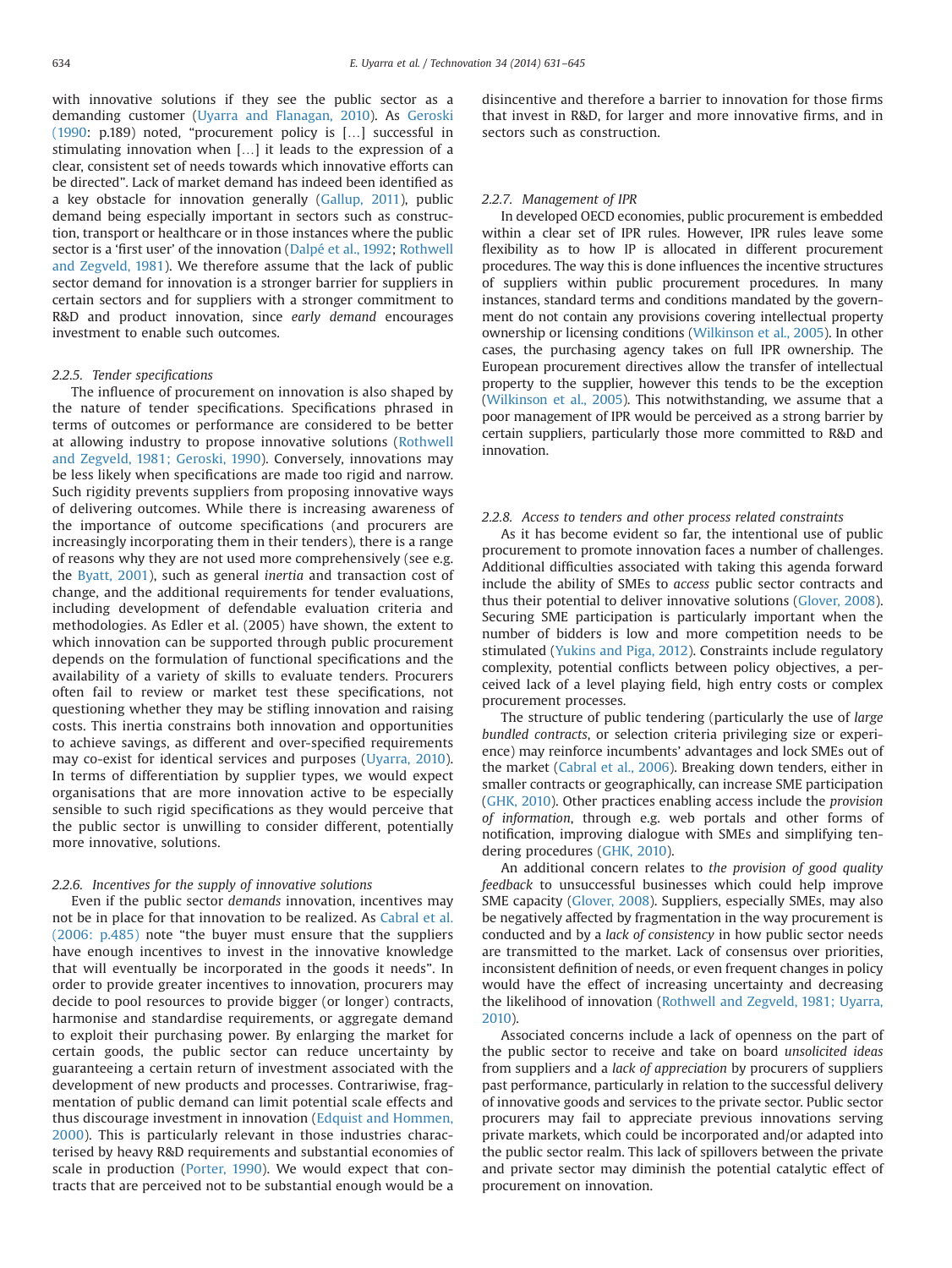# <span id="page-4-0"></span>3. Methodology and data sources

This paper draws from a dedicated survey of suppliers to public sector organisations in the UK. The survey was conducted using computer-assisted telephone interview (CATI) by the UK survey company Harris Interactive during May and July 2011 and addressed general managers or heads of public sector contracts and addressed general company managers or heads of public sector contracts. The 'order effect' on responses is minimised by allowing randomisation of answer choices.

The focus of the survey was to understand the elements that act as barriers and drivers to stimulating innovation in the procurement process. The survey asked for information on a wide range of issues related to the innovation activities of supplier firms, the types of procurement they are engaged in, as well as general perceptions on the main practices and competences of procuring organisations, including perceived barriers to innovation.

By public sector organisations, we mean UK central government departments, local government and NHS in England, which constitute the lion's share (around 90 per cent) of public procurement spending in the UK (HM [Treasury, 2010b\)](#page-14-0). In order to identify a sampling frame of organisations that had supplied to the public sector, we used publicly available information on government contracts during 2010. This included suppliers to the NHS in 5 of the 9 English NHS regions, 93 Local authorities in England, and 97 department entities belonging to all of the 25 central government departments in the UK. Only 'core suppliers', or organisations whose aggregated annual contracting with the public sector was above a set threshold of  $£50,000$  in the 2010 financial year were considered. Procurement (particularly at the local level) is characterised by a concentration of a high proportion of spend by relatively few firms, while there is a fairly long "tail" in the distribution of businesses that have quite small contracts by value [\(Peck and Cabras, 2011](#page-14-0)).

Names of suppliers were then matched with commercial databases (FAME and Companies House) to obtain the details of 8214 organisations. A first round of contacts led to the exclusion of 1619 invalid entries from the sample. Of the remaining organisations, 2724 were not accessible, leaving an effective sample of 4343 organisations. By July 2011 800 full interviews had been conducted, which represents approximately 10 per cent of the original sample, or 20 per cent when considering the effective sample. Our respondents were either general managers or heads of public sector contracts.

Since there is no commonly agreed definition of the public services industry in the UK ([Julius, 2008](#page-14-0)), we are unable to test how representative our sample is of the total population of public sector suppliers. However we found no statistically significant differences in the number of responses and in the number of refusals by sector of activity, or by areas of government. This said, the survey cannot claim to represent the overall population of organisations supplying to the UK public sector.

The organisations that provide goods and services to the public sector make up a heterogeneous sector, comprising commercial, third sector and publicly owned bodies [\(Julius, 2008](#page-14-0)). Furthermore, it is important to note that organisations supplying goods and services to the public sector often serve both government and private sector markets, so the public sector may be a relatively large or a relatively small influence on their innovation activities. Naturally this would vary across sectors and supply markets. Reflecting this heterogeneity, the sample contains organisations with different degrees of contracting with the public vis-à-vis private sector, private firms and voluntary organisations, large and small organisations, and suppliers in manufacturing as well as in service sector industries (see [Table 2](#page-7-0)).

Given the way the sampling frame has been constructed, one potential outcome is the likely under-surveying of the smallest organisations (although micro enterprises are still 10 per cent of the sample). Under representation of micro sized firms is a common concern in studies of firm level innovation processes, leading to a potential over-estimate of population levels of innovation, and investment in R&D ([Freel and Robson, 2004\)](#page-14-0). This however should not compromise the usefulness of our findings.

# 3.1. Variables description and model

### 3.1.1. Dependent variables

We are interested in procurement related factors that supplier organisations perceive as barriers to innovation. Our first set of dependent variable(s) are extracted from a question where suppliers were asked, from a list of procurement related issues, if they experienced any of them as barriers to innovation and how intensely. The dependent variables were translated into dichotomous values to indicate the importance attached by the supplying organisation to each type of barrier to innovation. Each variable takes a value of one if that particular feature is perceived as a barrier (either very significantly or moderately significantly) and zero otherwise. Our second set of dependent variables stem from a question where respondents were asked to agree to a number of statements related to the procurement process and take a value of 1 if they agree and 0 if not. The original question and the responses are shown in [Figs. 1 and 2](#page-5-0) below.

Each set of dependent variables are analysed separately. We use techniques for binary outcomes, that is, probit regression models. In the first step, we analyse univariate probit models, separately for all dependent variables. In the second step, to capture the possible interdependence of the barriers we employ a multivariate probit model. The multivariate probit model generalises the bivariate probit model, which is a natural extension of the probit model that allows more than one equation with correlated disturbances. Then, disturbances across equations are allowed to



 $\blacksquare$  Very significant  $\blacksquare$  Moderately significant  $\blacksquare$  Not at all significant

Fig. 1. Question: "Have you experienced any of the following as barriers to innovation?"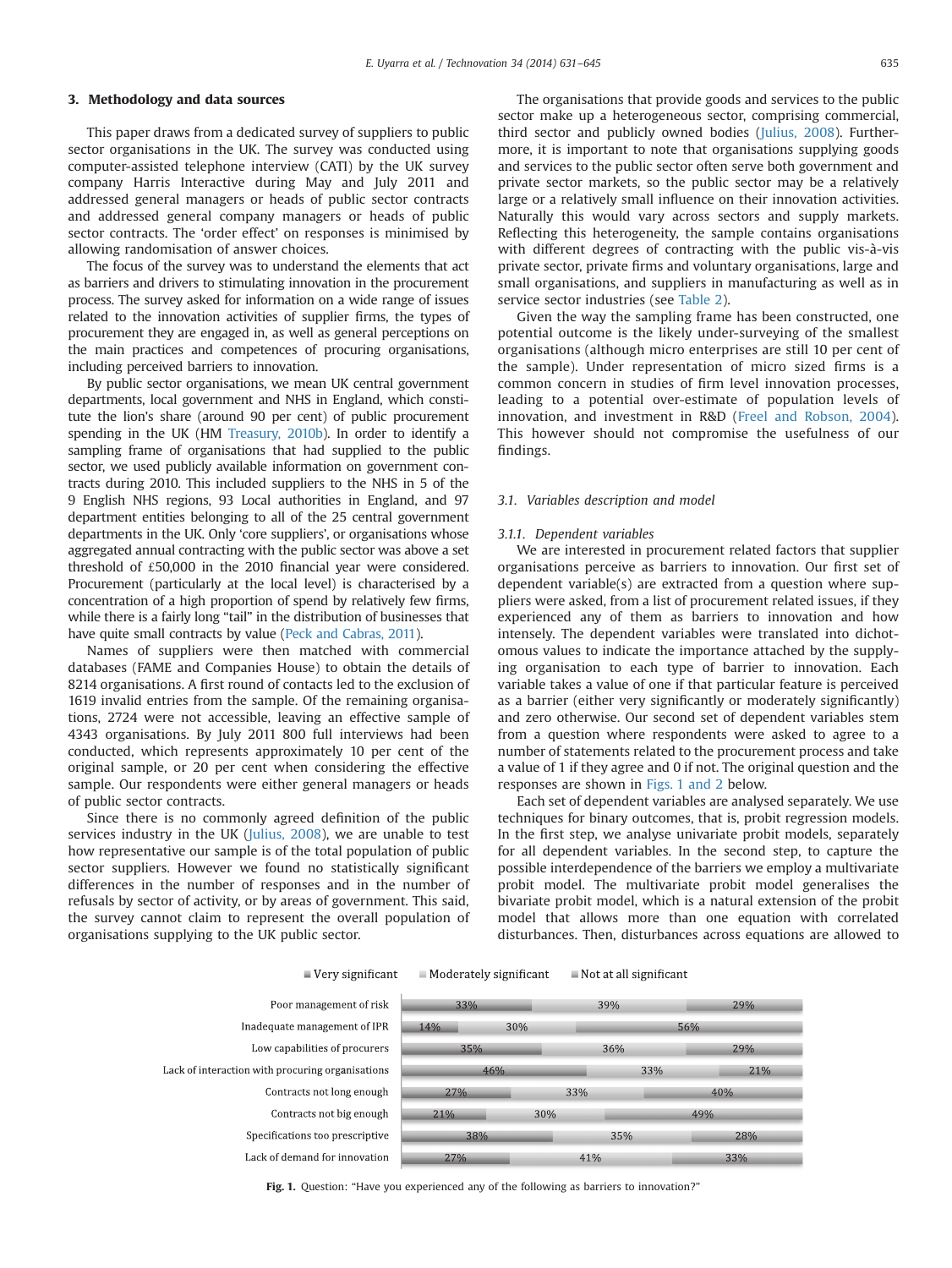<span id="page-5-0"></span>

| $=$ 3 to 0 iighty disagree $=$ $\mu$ $=$ $\mu$ $=$ $\mu$ $=$ $\sigma$ $=$ $\sigma$ $\mu$ $\sigma$ $\sigma$ $\sigma$ |            |     |     |     |     |
|---------------------------------------------------------------------------------------------------------------------|------------|-----|-----|-----|-----|
| Pre-qualification procedures and/or conditions discoura e us<br>from participating in tenders                       | 29%        | 23% | 18% | 19% | 12% |
| Public bodies sufficiently recognise private sector delivery<br>history when assessing bids                         | 14%        | 26% | 34% | 18% | 8%  |
| The public sector is generally open to unsolicited ideas from the<br>market                                         | 43%        |     | 31% | 27% |     |
| When unsuccessful in a bid, we tend to receive useful feedback                                                      | 28%        | 29% | 23% | 13% | 7%  |
| There is sufficient information available about tender<br>opportunities:                                            | 18%<br>10% | 28% | 27% |     | 17% |
| Larger contracts make it difficult for us to participate in tenders                                                 | 24%        | 21% | 19% | 19% | 17% |
| Different parts of the public sector procure similar products and<br>services consistently                          | 20%        | 21% | 24% | 19% | 16% |

Fig. 2. Question: "Do you agree with any of the following statements?".

be freely correlated. Each individual equation is a standard probit model.

# [Appendix](#page-10-0). Correlations are generally low to moderate, which indicates that there is a low risk of collinearity.

#### 3.1.2. Independent variables

Given the sectoral variation in terms of technological sources and opportunities which impinge upon innovation performance ([Pavitt, 1984](#page-14-0)), analysis of innovation activities must, in principle, control for sectors. Standard industrial classification categories are however less appropriate to capture sectoral variety in public procurement, given the specific nature of the government service market and the greater weight of certain service sectors [\(Atkinson,](#page-14-0) [2005\)](#page-14-0). The government services market is generally characterised according to activities such as professional services, facilities management, construction services, IT services and products, and professional services ([DCLG/PwC, 2006; Julius, 2008\)](#page-14-0). We follow a similar approach in this study and differentiate between facilities management, professional services, social services, suppliers of IT & office equipment, healthcare supplies and services, and works. In order to understand sectoral variation, dummies for the different (self-reported) supply markets are therefore created.

Variables are also included to account for the size of organisations and innovation characteristics. Within the latter we introduce dummy variables to distinguish whether suppliers have introduced a product innovation that is 'new to the market', a service innovation that is 'new to the market' and whether the organisation has invested in R&D in the last three years. As innovation measures, we choose 'new to the market' products and services to better reflect our working definition of public procurement of innovation as the 'purchase of a product-service, good or system that does not exist'.

Variables are also included in order to account for different areas of the public sector. Procurement of social services is mainly concentrated in local government, whilst procurement of healthcare equipment, supplies and services is mostly responsibility of the NHS. Central government departments procure a greater diversity of goods and services. We have therefore created a dummy to indicate whether the main customer is central government.

Third sector organisations are increasingly encouraged to take a greater role in public sector delivery, yet they face specific barriers when tendering for public contracts, including the short-term nature of contracts and competitive tendering and decisionmaking procedures (Home Offi[ce and OGC, 2004\)](#page-14-0). Most third sector organisations are also suppliers of social services, so we have included a dummy variable for the former but not for the latter to prevent multicollinearity.

[Table 1](#page-6-0) presents information on the variables used in the analysis.

The descriptive statistics are presented in [Table 2](#page-7-0) and the correlation matrixes are presented in [Tables A3 and A4 in the](#page-10-0)

In order to better understand and contextualise these barriers, additional information has been extracted from an open ended question included at the end of the survey, which gave the respondents an opportunity to add further considerations, clarifications and/or recommendations. These responses are used to corroborate, contextualise or provide a new angle to the analysis. These responses, though helpful to contextualise results, need to be taken with some caution as these may be biased in the light of the questions that precede them.

# 4. Discussion

The main barriers reported by firms refer to the lack of interaction with procuring organisations, the use of overspecified tenders as opposed to outcome based specifications, low competences of procurers and a poor management of risk. Additional key concerns include (lack of) feedback from unsuccessful bids, a low appreciation of unsolicited ideas and previous private sector delivery history, and the difficulties for participation posed by pre-qualification procedures and conditions.

[Tables 3 and 4](#page-9-0) show the results of the univariate probit models. [Table 3](#page-8-0) contains the eight equations estimating the eight barriers to innovation. [Table 4](#page-9-0) shows the results for the probit models estimating the additional seven process-related barriers. [Tables A1](#page-10-0) [and A2 in the Appendix](#page-10-0) in turn show the results of the multivariate probit models that we conduct to improve the robustness of the results and test for complementarities between the dependent variables. The results of both sets of models are largely consistent.

As elaborated below, we find evidence of the relative relevance of certain firm, sector and innovation related characteristics on the perception of these barriers.

# 4.1. Firm characteristics

As expected, firms of different sizes have different perceptions of barriers in relation to the influence that size of contracts have on innovation. Larger firms are particularly sensitive to contract size. Indeed, and as noted in the literature, too small or too short public contracts may act as a strong disincentive to innovation. Demand may in this case not be sufficiently large to pull innovation (let alone encourage them to participate in the tender). How risk is managed is also perceived strongly as a barrier by larger firms.

By contrast, the smaller the firms the greater the difficulty large contracts pose for their participation in tenders. Size is also related to whether information about tender opportunities is perceived to be sufficient. Smaller firms are also particularly concerned about the variable quality of feedback or lack thereof. As one respondent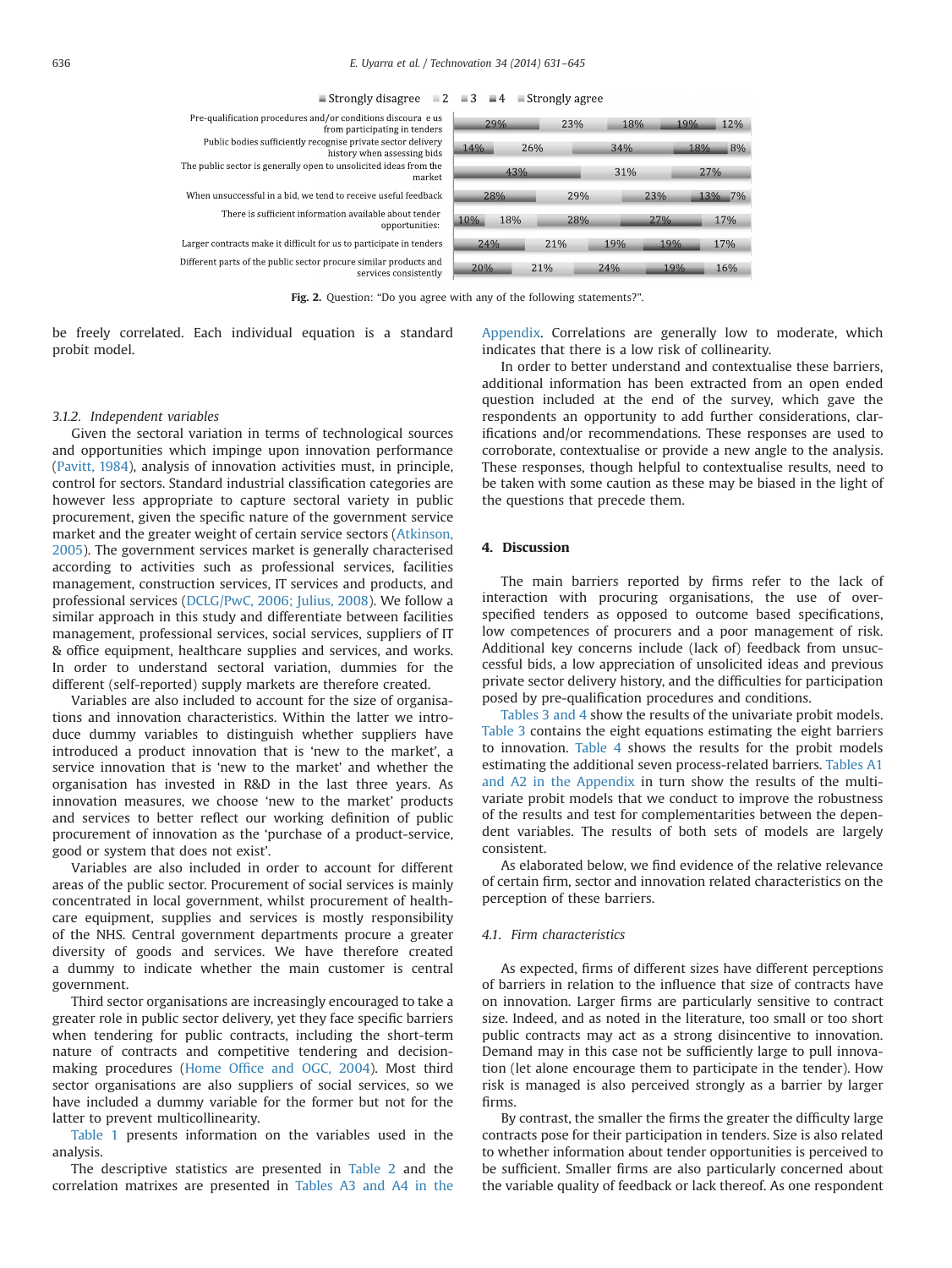# <span id="page-6-0"></span>Table 1

Variables' description.

| Variable                                                   | Type   | Construction                                                                                                                                                                                                                                             |
|------------------------------------------------------------|--------|----------------------------------------------------------------------------------------------------------------------------------------------------------------------------------------------------------------------------------------------------------|
| Dependent variables - Innovation barriers                  |        |                                                                                                                                                                                                                                                          |
| Lack of demand for<br>innovation                           | Binary | 1 if lack of demand for innovation is considered a very significant or a moderately significant barrier, and 0 otherwise                                                                                                                                 |
| Specifications too<br>prescriptive                         | Binary | 1 if specifications being too prescriptive is considered a very significant or a moderately significant barrier, and 0 otherwise                                                                                                                         |
| Contracts not big enough                                   | Binary | 1 if not large enough contracts are considered a very significant or a moderately significant barrier, and 0 otherwise                                                                                                                                   |
| Contracts not long enough<br>Lack of interaction           | Binary | 1 if not long enough contracts are considered a very significant or a moderately significant barrier, and 0 otherwise<br>1 if lack of interaction with procuring organisations is considered a very significant or a moderately significant barrier, and |
|                                                            | Binary | 0 otherwise                                                                                                                                                                                                                                              |
| Low capabilities of procurers Binary                       |        | 1 if procurers capabilities are considered a very significant or a moderately significant barrier, and 0 otherwise                                                                                                                                       |
| Inadequate management of<br><b>IPR</b>                     | Binary | 1 if inadequate management of IPR is considered very significant or a moderately significant barrier, and 0 otherwise                                                                                                                                    |
| Poor management of risk                                    | Binary | 1 if poor risk management is considered a very significant or a moderately significant barrier, and 0 otherwise                                                                                                                                          |
| Dependent variables - Procurement process-related barriers |        |                                                                                                                                                                                                                                                          |
| Consistent procurement                                     | Binary | Based on the statement "Different parts of the public sector procure similar products and services consistently" 1 if the<br>respondents strongly or moderately agrees, 0 otherwise                                                                      |
| Large contracts participation Binary                       |        | Based on the statement "Larger contracts make it difficult for us to participate in tenders" 1 if the respondents strongly or<br>moderately agrees, 0 otherwise                                                                                          |
| Sufficient information<br>tenders                          | Binary | Based on the statement "There is sufficient information available about tender opportunities" 1 if the respondents strongly or<br>moderately agrees, 0 otherwise                                                                                         |
| Useful feedback                                            | Binary | Based on the statement "When unsuccessful in a bid, we tend to receive useful feedback" 1 if the respondents strongly or<br>moderately agrees, 0 otherwise                                                                                               |
| Unsolicited ideas                                          | Binary | Based on the statement "The public sector is generally open to unsolicited ideas from the market" 1 if the respondents<br>strongly or moderately agrees, 0 otherwise                                                                                     |
| Private sector delivery<br>history                         | Binary | Based on the statement "Public bodies sufficiently recognise private sector delivery history when assessing bids" 1 if the<br>respondents strongly or moderately agrees, 0 otherwise                                                                     |
| PO conditions                                              | Binary | Based on the statement "Pre-qualification conditions discourage us from participating in tenders" 1 if the respondents<br>strongly or moderately agrees, 0 otherwise                                                                                     |
| <b>Explanatory variables</b>                               |        |                                                                                                                                                                                                                                                          |
| Size                                                       |        | Categorical 1 if the organisation has between 1 and 10 employees; 2 if it has between 11 and 50 employees; 3 if it has between 51 and<br>250 employees; 4 if it has more than 250 employees                                                              |
| Social enterprise                                          | Binary | 1 if the organisation is a non-for-profit organisation, 0 otherwise                                                                                                                                                                                      |
| Facilities mgmt. services                                  | Binary | 1, if the main category of goods and services supplied are 'Facilities management services', 0 otherwise                                                                                                                                                 |
| Healthcare                                                 | Binary | 1, if the main category of goods and services supplied are 'healthcare', 0 otherwise                                                                                                                                                                     |
| IT & office equipment                                      | Binary | 1, if the main category of goods and services supplied are 'IT & office equipment', 0 otherwise                                                                                                                                                          |
| Works                                                      | Binary | 1, if the main category of goods and services supplied are 'works', 0 otherwise                                                                                                                                                                          |
| Professional services                                      | Binary | 1, if the main category of goods and services supplied are 'professional services', 0 otherwise                                                                                                                                                          |
| Central government                                         | Binary | 1, if the main public sector client is central government, 0 otherwise                                                                                                                                                                                   |
| R&D                                                        | Binary | 1, if the firm had any R&D activities between 2008 and 2010                                                                                                                                                                                              |
| New to the market product<br>innovation                    | Binary | 1, if the firm had introduced any new to the market product innovation between 2008 and 2010                                                                                                                                                             |
| New to the market service<br>innovation                    | Binary | 1, if the firm had any R&D activities between 2008 and 2010                                                                                                                                                                                              |

put it: "Some [feedback is] really good, some very bad. Doesn't help for next bid."

As expected, smaller firms feel that pre-qualification procedures and/or conditions discourage them from participating in tenders (see [Table 4\)](#page-9-0). As one supplier noted: "We have to provide the same information in a different format – this is a waste of time at the pre-qualification stage". Another supplier shared the same sentiment by stating: "The whole process is time consuming, completely ridiculous and puts pressure on small businesses."

Social enterprises have specific concerns. Prior studies have noted the uncertainty faced by third sector suppliers when competing in the procurement market ([Cloutier-Fisher and Skin](#page-14-0)[ner, 2006\)](#page-14-0). For instance one supplier noted: "We always had experience in the tradition of 'Grant Aid'. So making the transition to the structure of full public sector bidding is a huge culture change and shock which requires a lot of changes and learning on our part".

In particular, our results show that too short contracts are a very significant barrier for these suppliers, while at the same time large bundled contracts are a barrier to entry (see [Table 4](#page-9-0)). It is important to note however that short contracts are in these cases not just a barrier to innovation but more generally a threat to the survival of these organisations. The following quote illustrates the

precarious financial position facing some charitable organisations: "If the contracts were awarded for 3 years a lot of us (voluntary sector) wouldn't have to sit on reserves to have 6 months running costs in case of contracts ending."

Regression results also suggest that, controlling for other things, suppliers that belong to the voluntary sector are also affected by rigid specifications. One supplier for instance noted: "The bidding process should reflect the outcomes relating to people rather than price". Some innovative social enterprises lament that the public sector does not acknowledge or appreciate the "added value of the voluntary sector" and, consequently, their potential to innovate and take risks. Another organisation posited that "our quality of service must stay high because of our ethos".

The public sector is hardly a coherent whole. Rather, as one respondent put it, "knowledge and appetite for innovation differs vastly across different [government] sectors". Social enterprises in particular are concerned about the lack of consistency in procurement across the public sector (as one of them put it, "what is good in one sector (e.g. NHS) is poor in others and vice versa") and consider that "public sector clients need to share knowledge and experience better". Organisations that mainly serve central government departments complain about the lack of demand for innovation, the small size of contracts and the way risk and IPR are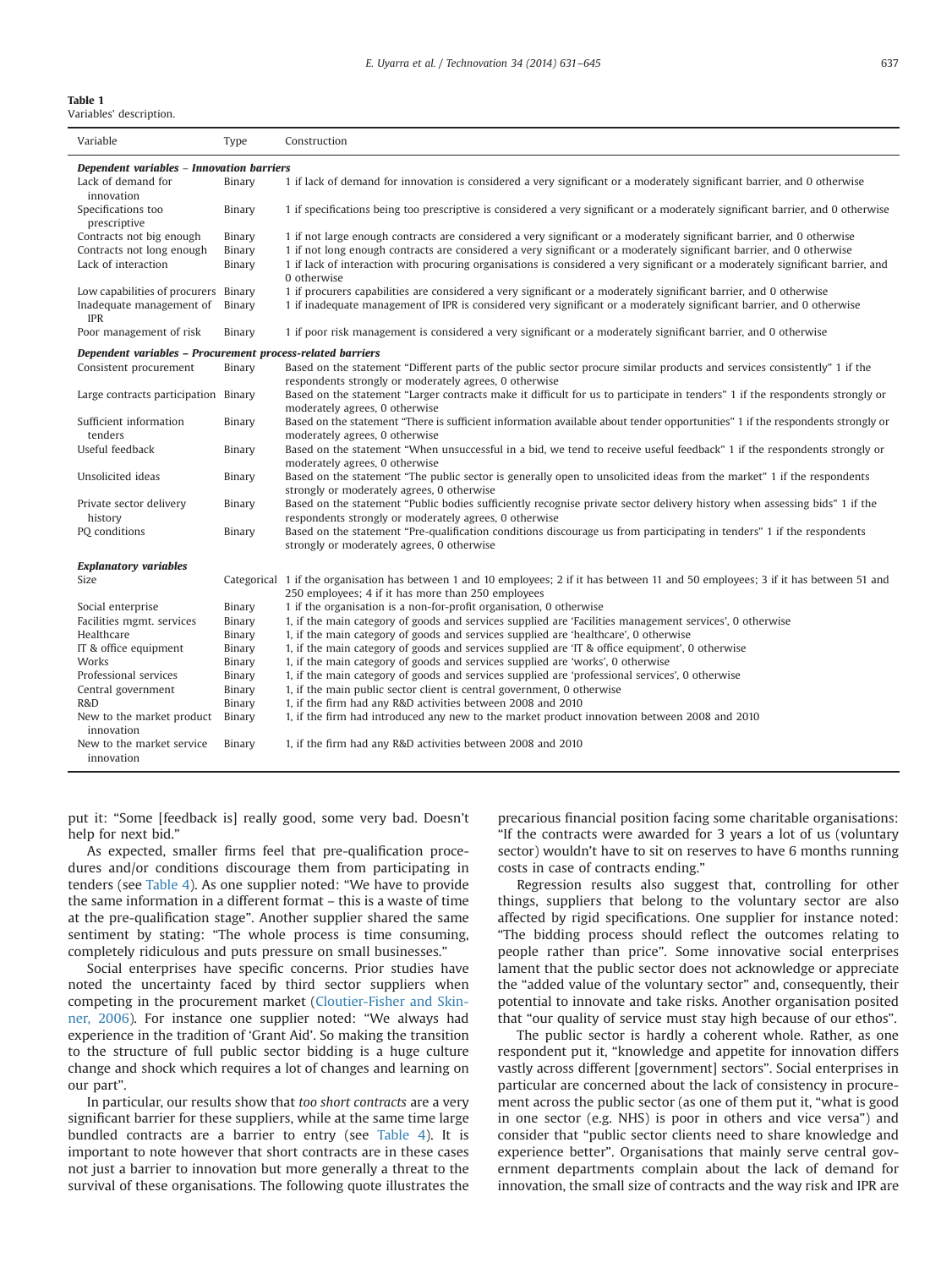#### <span id="page-7-0"></span>Table 2 Descriptive statistics.

| Descriptive statistics. |  |
|-------------------------|--|
|-------------------------|--|

| Categories                                                                                                                                                                                                                                                            | Frequency                                   |
|-----------------------------------------------------------------------------------------------------------------------------------------------------------------------------------------------------------------------------------------------------------------------|---------------------------------------------|
| Size (No. of employees)<br>Less than 10<br>Between 10 and 49<br>Between 50 and 250<br>More than 250                                                                                                                                                                   | 10.3<br>37.1<br>28.2<br>23.8                |
| Type of organisation<br>Private<br>Social enterprise                                                                                                                                                                                                                  | 81<br>17                                    |
| Main categories of goods and services supplied<br>Facilities mgmt. services<br>Healthcare equipment, supplies and services (inc. dental &<br>optical)<br>IT & office equipment<br>Professional services<br>Social community care, supplies & services<br><b>Works</b> | 11.4<br>14.5<br>7.6<br>19.9<br>16.6<br>18.1 |
| Main client<br>Local government<br><b>NHS</b><br>Central government                                                                                                                                                                                                   | 23.9<br>52.6<br>17.1                        |
| Innovation<br>R&D<br>New2market product innov<br>New2market service innov                                                                                                                                                                                             | 65.4<br>45.25<br>53.38                      |

managed. Our assumption that suppliers in more fragmented local government and NHS markets are more sensitive to innovation related barriers is therefore not confirmed.

## 4.2. Market characteristics

In relation to market category, we do not find strong differences in the perception of barriers across sectors except for a few supply markets. In particular, organisations supplying goods and services related to works (construction and other services related to the built environment) show a range of concerns. As expected given the relative complexity of the goods and services provided, insufficient demand size acts a strong disincentive to innovation in the sector. Too rigid specifications and, albeit less significantly, the quality of public demand, poor procurement capabilities and risk management practices are also perceived to be barriers to innovation.

Perceptions also differ across sectors in relation to the coherence and consistency of procurement across the public sector. Only suppliers of facilities management services tend to agree that "different parts of the public sector procure similar products and services consistently". Equally, suppliers in construction admit that the public sector recognises private sector delivery history and that feedback tends to be useful. This reflects the dual market (both private and public) nature of such services and a greater professionalisation of procurement processes in construction in the UK (as reflected in sector- specific tendering portals, frameworks and simplified pre-qualification procedures), although bureaucratic purchasing processes may also be associated with perceived barriers such as low demand for innovation and rigid specifications as mentioned above.

# 4.3. Innovation characteristics

The literature has stressed the influence of certain procurement related practices, particularly around contract size, management of IPR and capability shortages, on R&D and innovation. These are corroborated by our findings. We find support for our assumptions that suppliers that undertake R&D activities are more likely to perceive issues such as lack of demand for innovation, size of contracts, rigid specifications, lack of capacities and lack of risk management as barriers to innovation.

In relation to a lack of demand for innovation, a number of R&D intensive suppliers complained that, despite the widespread rhetoric on innovation and procurement, these intentions are not reflected in processes and procedures. This is illustrated by comments such as "the public sector wants to hear about innovation but it won't take on innovative practices", or "for all they ask about innovation they don't want it", or simply "there is not the desire for innovation in public sector procurement".

Related barriers perceived by suppliers conducting R&D include rigid specifications and lack of competences. For instance one respondent noted: "we often find ourselves in situations where the procuring body may be open to innovations but there isn't time or opportunity to secure a departure from that specification." The use of rigid specifications is closely linked with a perceived lack of competences. A supplier thus highlighted that "the majority [of procurers] are 'old school' who are either afraid of, or incapable of understanding the benefits of commercial innovation."

According to suppliers, procedures that are too rigid are linked to a one-size-fits-all approach, whereby procurers "apply the standard generic procurement criteria and process to all procurement projects regardless of the procurement type whether that be a paper clip or the procurement of large specialist fleet."

Lack of skills is related to the likelihood and quality of buyer– supplier interaction, also perceived as a barrier by organisations carrying out R&D. One of them emphasised that "as a bidder, you need this dialogue to innovate effectively." This is in turn related to the strong perception among these suppliers that the public sector is not open to unsolicited ideas from the market (see [Table 4\)](#page-9-0). Management of IPR is also a significant barrier for firms conducting R&D, indeed one supplier questioned the government requiring the ownership of the IPR: "why not give the IPR to the party which will exploit them?"

We find mixed support for our assumption about the influence of certain barriers on organisations that are innovation active. Organisations that have introduced service innovations (new to the market services) are strongly associated with barriers related to contract size, lack of interaction, poor procurement capabilities and management of intellectual property rights in procurement. One such supplier for instance lamented that "there is no direct communication between the bidder and the 'user', all is via the restrictive interface that is the procurer. This results in poor specification and ineffective procurement. If you are going to drive innovation you need that 'face to face' dialogue to get under the skin of the user". This reflects the structural disconnect mentioned in [Section 2](#page-1-0) between potential providers, users and buyers. In the case of organisations that have introduced product innovations the results are quite different. In this case, suppliers that have not introduced any new to the market products are more likely to report demand, interaction and capability constraints as barriers for innovation.

These results may be explained by the different nature of the markets these suppliers are serving. Meeting public sector demand for certain services is likely to require innovation in the way these are delivered. Social services or professional services are inherently more customised or user oriented, so innovation may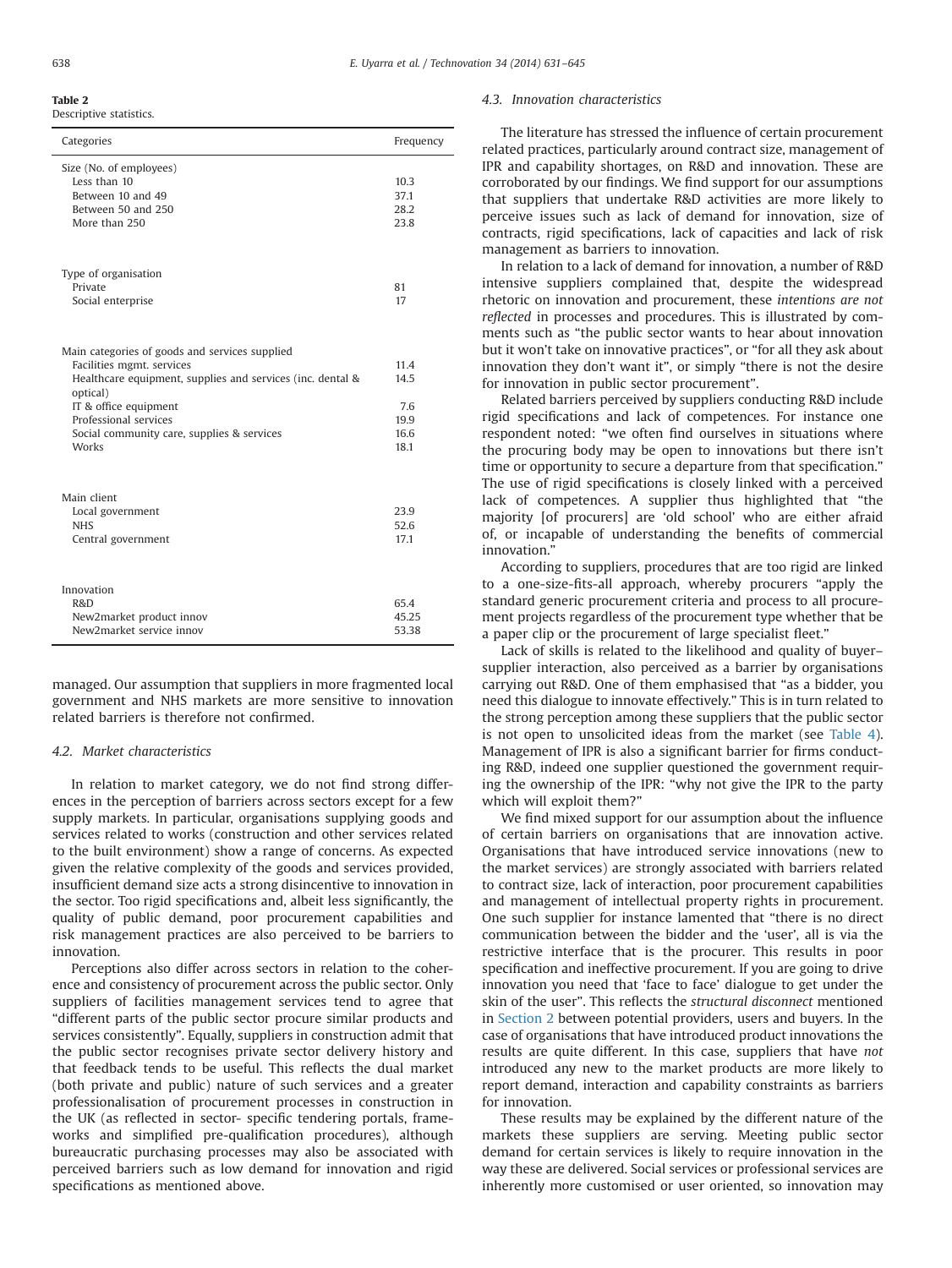<span id="page-8-0"></span>

| Table 3 |  |                                            |
|---------|--|--------------------------------------------|
|         |  | Univariate probit. Barriers to innovation. |

| Variables                      | Lack of demand for<br>innovation (1) | Specifications too<br>prescriptive (2) | Contracts not big Contracts not<br>enough (3) | long enough (4) | Lack of<br>interaction<br>(5) | Low capabilities of<br>procurers (6) | Inadequate<br>mgmt of IPR $(7)$ | Poor mgmt<br>of risk $(8)$ |
|--------------------------------|--------------------------------------|----------------------------------------|-----------------------------------------------|-----------------|-------------------------------|--------------------------------------|---------------------------------|----------------------------|
| Size                           | 0.053                                | 0.045                                  | $0.207***$                                    | $0.149***$      | $0.098*$                      | 0.031                                | 0.009                           | $0.203***$                 |
|                                | (0.051)                              | (0.052)                                | (0.050)                                       | (0.051)         | (0.054)                       | (0.051)                              | (0.051)                         | (0.052)                    |
| Facilities mgmt.<br>services   | $0.613***$                           | 0.073                                  | 0.189                                         | $-0.033$        | 0.201                         | 0.193                                | $0.330*$                        | 0.125                      |
|                                | (0.177)                              | (0.172)                                | (0.169)                                       | (0.171)         | (0.185)                       | (0.171)                              | (0.172)                         | (0.174)                    |
| Healthcare                     | 0.150                                | 0.081                                  | 0.069                                         | $-0.011$        | $-0.096$                      | 0.121                                | 0.191                           | $-0.122$                   |
|                                | (0.157)                              | (0.161)                                | (0.158)                                       | (0.160)         | (0.169)                       | (0.159)                              | (0.165)                         | (0.161)                    |
| IT & office<br>equipment       | $-0.022$                             | $-0.066$                               | $-0.165$                                      | $-0.108$        | $-0.135$                      | $-0.033$                             | $0.423**$                       | $-0.173$                   |
|                                | (0.195)                              | (0.198)                                | (0.199)                                       | (0.197)         | (0.204)                       | (0.198)                              | (0.200)                         | (0.201)                    |
| Works                          | $0.323**$                            | $0.430***$                             | $0.377***$                                    | 0.004           | 0.162                         | $0.287*$                             | 0.215                           | $0.372***$                 |
|                                | (0.152)                              | (0.157)                                | (0.153)                                       | (0.152)         | (0.165)                       | (0.156)                              | (0.157)                         | (0.163)                    |
| Professional<br>services       | 0.055                                | $0.280*$                               | 0.157                                         | 0.006           | 0.174                         | 0.108                                | $0.314**$                       | $-0.057$                   |
|                                | (0.142)                              | (0.148)                                | (0.142)                                       | (0.143)         | (0.155)                       | (0.145)                              | (0.145)                         | (0.145)                    |
| R&D                            | $0.313***$                           | $0.321***$                             | $0.297***$                                    | 0.033           | $0.345***$                    | $0.349***$                           | $0.275***$                      | $0.283***$                 |
|                                | (0.105)                              | (0.106)                                | (0.104)                                       | (0.104)         | (0.110)                       | (0.105)                              | (0.108)                         | (0.106)                    |
| New2market<br>product<br>innov | $-0.203***$                          | $-0.118$                               | $-0.204**$                                    | $-0.190*$       | $-0.201*$                     | $-0.190*$                            | $-0.030$                        | $-0.128$                   |
|                                | (0.098)                              | (0.101)                                | (0.098)                                       | (0.098)         | (0.106)                       | (0.099)                              | (0.099)                         | (0.102)                    |
| New2market<br>service innov    | 0.031                                | 0.046                                  | $0.171*$                                      | $0.202**$       | $0.222**$                     | $0.220**$                            | $0.223**$                       | 0.119                      |
|                                | (0.096)                              | (0.097)                                | (0.095)                                       | (0.096)         | (0.103)                       | (0.096)                              | (0.098)                         | (0.097)                    |
| Central<br>government          | $0.266***$                           | 0.150                                  | $0.249**$                                     | 0.163           | $-0.108$                      | $0.221*$                             | $0.320**$                       | $0.350**$                  |
|                                | (0.130)                              | (0.135)                                | (0.126)                                       | (0.129)         | (0.137)                       | (0.131)                              | (0.125)                         | (0.138)                    |
| Social<br>enterprise           | $-0.126$                             | $0.276*$                               | 0.027                                         | $0.693***$      | 0.087                         | 0.035                                | $-0.066$                        | 0.154                      |
|                                | (0.136)                              | (0.145)                                | (0.137)                                       | (0.147)         | (0.151)                       | (0.141)                              | (0.140)                         | (0.144)                    |
| Constant                       | $-0.156$                             | $-0.062$                               | $-1.011***$                                   | $-0.427**$      | 0.107                         | $-0.133$                             | $-1.001***$                     | $-0.461***$                |
|                                | (0.173)                              | (0.177)                                | (0.178)                                       | (0.173)         | (0.181)                       | (0.174)                              | (0.182)                         | (0.178)                    |
| Log likelihood                 | $-507.24$                            | $-483.13$                              | $-515.60$                                     | $-511.69$       | $-432.68$                     | $-500.37$                            | $-482.77$                       | $-483.89$                  |
| McKelvey and<br>Zavoina's R2   | 0.08                                 | 0.06                                   | 0.11                                          | 0.12            | 0.07                          | 0.06                                 | 0.07                            | 0.12                       |

Observations: 787. Robust standard errors in parentheses.

\*\*\*  $p < 0.01$ .

\*\*  $p < 0.05$ .

\*  $p < 0.10$ .

still take place despite the perceived barriers. In other markets however, suppliers may be able to respond to public sector demand with standard products without the need for innovation. Thus results may be strongly influenced by the nature of the supply markets in terms of the relative importance of public demand and their associated service vis-à-vis product innovations, besides the use or not of 'innovation-friendly' public procurement practices.

If suppliers are supplying standard, 'off-the-shelf' goods rather than new products, this may indicate, at best, that the public sector may be responsive to existing innovations but less likely to trigger innovations. At worst, it may indicate a dominance of cost related versus quality related considerations when awarding tenders. Other questions of the survey may provide some additional clues. Organisations that innovate in products are less likely to be influenced by the public sector in their innovation activities when compared with their service innovation counterparts. Indeed, around 62 per cent of new to the market product innovators recognised an influence of public procurement on their innovations whereas for service innovators this was the case for 75 per cent. Product innovators are also more likely to be larger firms serving global as well as domestic markets. As stated by one large product innovating firm "Our group's market is global, so innovation is driven on global scale as opposed to domestic UK."

Although these results merit more investigation, we could venture to suggest that the public sector may be failing to capture innovation from organisations that are innovative and that could either increase their R&D investment, their rate of innovations or supply more of their innovations to the public sector. Equally, it is likely that a lot of potentially innovative suppliers are driven away from the public sector market either by a perceived lack of competence or lack of demand for innovation, or because they are unable to access it given cost related and other process related barriers.

## 5. Conclusion and policy implications

The aim of this paper was to shed light on the barriers related to processes, competences, procedures and relationships in public procurement that influence suppliers' ability to innovate and to reap the benefits of innovation. Contrary to previous studies that sought to assess the innovation impact of public procurement visà-vis other policy instruments, we were able to look at several aspects in public procurement that are thought to constrain innovation.

We used a multivariate probit model to take into account the complementarities between the different barriers and concerns, as firms may simultaneously experience them. Our analysis tested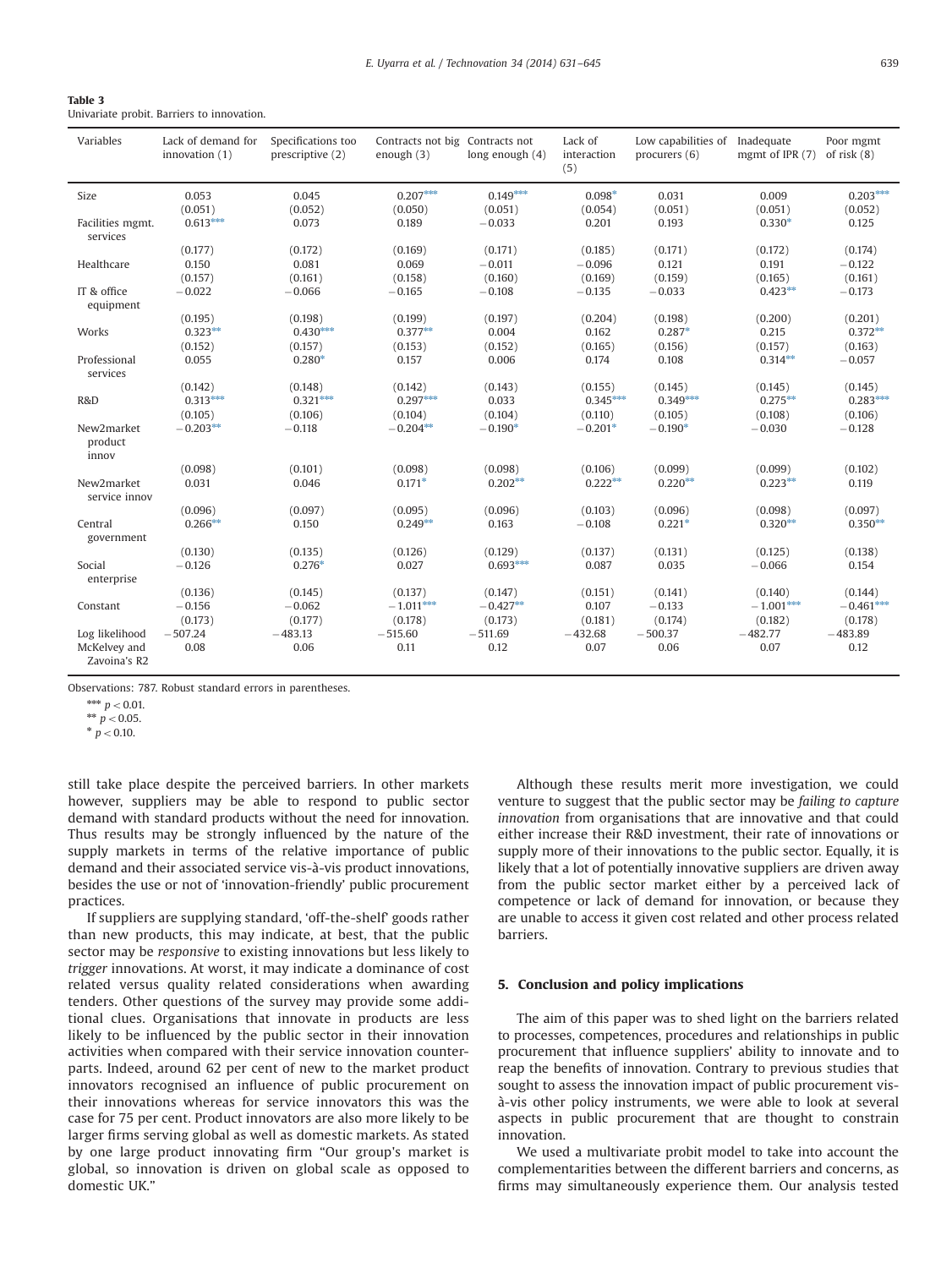#### <span id="page-9-0"></span>Table 4

Univariate probit. Procurement process-related barriers.

| Variables                    | Consistent<br>procurement (1) | Large contracts hinder<br>participation (2) | Sufficient info<br>tenders $(3)$ | Useful<br>feedback $(4)$ | Unsolicited<br>ideas $(5)$ | Private sector delivery<br>history (6) | PO<br>conditions<br>(7) |
|------------------------------|-------------------------------|---------------------------------------------|----------------------------------|--------------------------|----------------------------|----------------------------------------|-------------------------|
| Size                         | $-0.011$                      | $-0.324***$                                 | $0.249***$                       | $0.135***$               | 0.071                      | $0.089*$                               | $-0.240***$             |
|                              | (0.052)                       | (0.053)                                     | (0.051)                          | (0.059)                  | (0.066)                    | (0.054)                                | (0.053)                 |
| Facilities mgmt.<br>services | $0.400**$                     | $-0.175$                                    | 0.106                            | $-0.011$                 | 0.246                      | 0.093                                  | $-0.181$                |
|                              | (0.168)                       | (0.178)                                     | (0.166)                          | (0.205)                  | (0.231)                    | (0.187)                                | (0.180)                 |
| Healthcare                   | 0.077                         | $-0.113$                                    | 0.031                            | 0.153                    | $0.371*$                   | 0.048                                  | $-0.179$                |
|                              | (0.162)                       | (0.169)                                     | (0.159)                          | (0.193)                  | (0.221)                    | (0.179)                                | (0.172)                 |
| IT & office<br>equipment     | 0.044                         | $-0.087$                                    | $-0.121$                         | 0.325                    | 0.351                      | 0.092                                  | $-0.018$                |
|                              | (0.207)                       | (0.205)                                     | (0.201)                          | (0.223)                  | (0.274)                    | (0.221)                                | (0.210)                 |
| Works                        | $-0.197$                      | $0.272*$                                    | 0.147                            | $0.383**$                | $0.410***$                 | $0.388***$                             | 0.078                   |
|                              | (0.157)                       | (0.155)                                     | (0.149)                          | (0.176)                  | (0.204)                    | (0.164)                                | (0.156)                 |
| Professional<br>services     | $-0.069$                      | 0.090                                       | $-0.006$                         | 0.228                    | $0.444**$                  | 0.133                                  | 0.081                   |
|                              | (0.145)                       | (0.147)                                     | (0.141)                          | (0.166)                  | (0.202)                    | (0.156)                                | (0.148)                 |
| R&D                          | 0.046                         | $-0.148$                                    | $-0.088$                         | 0.172                    | $-0.260*$                  | 0.026                                  | $-0.188*$               |
|                              | (0.110)                       | (0.106)                                     | (0.105)                          | (0.123)                  | (0.145)                    | (0.116)                                | (0.106)                 |
| Central government           | 0.120                         | $-0.118$                                    | 0.151                            | 0.032                    | $-0.170$                   | $-0.144$                               | $-0.106$                |
|                              | (0.127)                       | (0.134)                                     | (0.126)                          | (0.135)                  | (0.179)                    | (0.137)                                | (0.135)                 |
| New2market<br>product innov  | $-0.018$                      | $-0.034$                                    | $-0.053$                         | 0.103                    | 0.083                      | 0.034                                  | 0.023                   |
|                              | (0.102)                       | (0.102)                                     | (0.097)                          | (0.110)                  | (0.135)                    | (0.108)                                | (0.102)                 |
| New2market<br>service innov  | $-0.107$                      | 0.142                                       | $0.166*$                         | $-0.134$                 | $0.260**$                  | 0.044                                  | $-0.118$                |
|                              | (0.099)                       | (0.099)                                     | (0.095)                          | (0.108)                  | (0.132)                    | (0.104)                                | (0.099)                 |
| Social enterprise            | $-0.318**$                    | $0.517***$                                  | $-0.072$                         | 0.111                    | 0.218                      | $0.259*$                               | $-0.127$                |
|                              | (0.144)                       | (0.139)                                     | (0.137)                          | (0.160)                  | (0.193)                    | (0.150)                                | (0.148)                 |
| Constant                     | $-0.289$                      | $0.425***$                                  | $-0.878***$                      | $-1.490***$              | $-1.327***$                | $-1.081***$                            | $0.339*$                |
|                              | (0.178)                       | (0.178)                                     | (0.175)                          | (0.216)                  | (0.243)                    | (0.192)                                | (0.181)                 |
| Log likelihood               | $-478.75$                     | $-470.30$                                   | $-521.03$                        | $-377.59$                | $-272.54$                  | $-415.87$                              | $-461.51$               |
| McKelvey and<br>Zavoina's R2 | 0.05                          | 0.15                                        | 0.07                             | 0.05                     | 0.05                       | 0.03                                   | 0.09                    |

Observations: 782. Robust standard errors in parentheses.

\*\*\*  $p < 0.01$ .

\*\*  $p < 0.05$ .

 $p < 0.10$ .

the influence of different types of variables on what the literature associates with key challenges for the procurement of innovation. To the best of our knowledge, this has not been done before. In particular, we tested the impact of different firm, market and innovation characteristics of suppliers on the dependent variables.

We also considered other organisational and governance aspects influencing procurement in general and participation of SMEs in particular and, in order to contextualise the results, we complemented these results with specific insights from supplier organisations.

The main barriers reported by firms were a lack of interaction with procuring organisations, the use of rigid as opposed to outcome-based specifications, low competences of procurers and a poor management of risk. Additional key concerns expressed by suppliers included poor feedback, a low appreciation of unsolicited ideas and previous private sector delivery history, and cumbersome pre-qualification procedures and conditions.

We find confirmation that skills and capacity shortages, and related aspect of risk management are seen as problematic by suppliers of construction related services, R&D intensive organisations and larger suppliers. We also find evidence that small contract size is a disincentive to innovation in large and in R&D intensive organisations. The latter are also affected by a perceived lack of demand for innovation, something that suppliers of facilities management and construction related services also experience. Finally, user engagement is an issue for R&D intensive and for service innovating suppliers.

Thus one key finding is that, while being pervasive, many barriers are specific to different product markets. Different suppliers in different sectors and in different parts of the public sector have different perceptions as to whether the public sector is a demanding and intelligent customer.

Our results also suggest that certain organisations encounter greater difficulties arising from the procurement process. Indeed, particular types of suppliers appear to be at a disadvantage by virtue of their size or non-profit orientation. SMEs, and more specifically micro and small firms, perceive certain procurement practices as disadvantageous, particularly the size of contracts, the lack of useful feedback and the pre-qualification requirements. Policy measures trying to ease SME access to public tenders, simplifying procedures, using lots, and promoting better information on contracts thus appear justified, for small firms clearly compete on unequal terms. Equally, suppliers in the voluntary sector feel at a disadvantage by contracts that are perceived to be too large and at the same time not long enough for them to innovate. They are also sensitive to inconsistent requirements and conditions across the public sector and specifications that are often too rigid to unleash innovation in this sector. There is a perception among the surveyed voluntary organisations that their particular idiosyncrasies and their innovation potential (see [Nugroho, 2011](#page-14-0)) are not being sufficiently recognised.

The main and most consistent result of the analysis concerns the perception of barriers among suppliers undertaking R&D. We find support for our assumptions that firms with stronger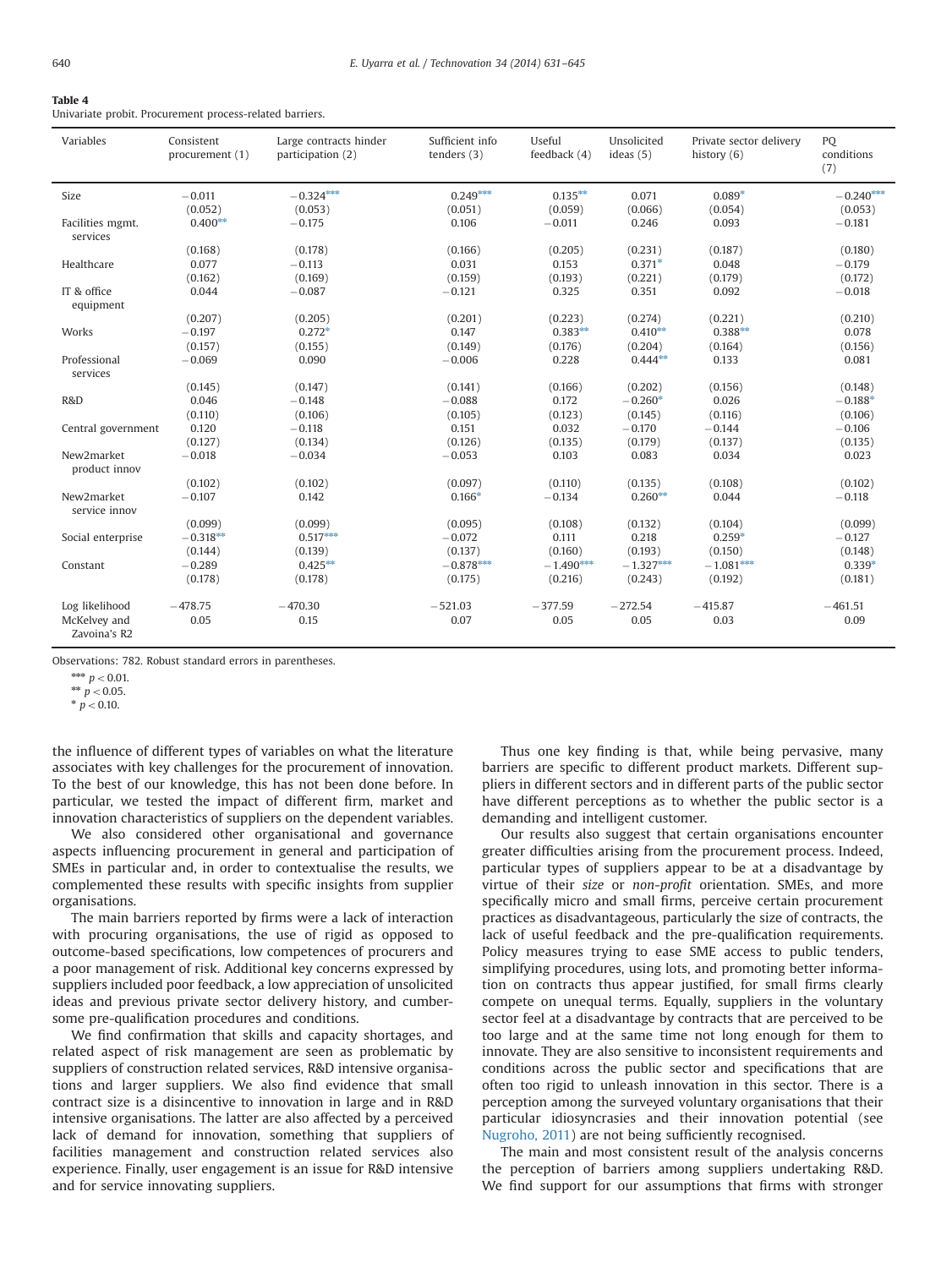<span id="page-10-0"></span>commitment to R&D, controlling for other factors, are more likely to perceive issues such as lack of demand for innovation, size of contracts, lack of capacities, rigid specifications and lack of risk management as important barriers to innovation in the context of public procurement. Since we lack data on relative R&D efforts of suppliers we are unable provide more refined results.

Moreover, our results reveal a different perception between product and service innovation. This may be related to an overrepresentation of service sector activities in the sample and reflect the nature of innovation dynamics underpinning different public sector markets. It may also suggest that the public sector is less likely to trigger new product innovations and instead tends to adopt existing products in a responsive way.

In the light of these findings it may plausibly be concluded that the public sector is missing out on fully capturing innovation through procurement. The identified barriers may be preventing firms from increasing their commitment to R&D and their rate of (particularly product) innovations. Equally, it could be argued that innovative companies do not see the public sector as an intelligent customer and thus fail to exploit their full innovation potential. At the same time there is a danger that small firms are not able to get into contracts that would help them innovate.

These results are of high policy relevance. Recent initiatives in the UK directed at improving capacity, simplifying procedures, channelling feedback and concerns of SMEs (via e.g. the Mystery Shopper Scheme), and improving consistency in public tendering, can be assessed favourably in the light of these findings. Initiatives directed at centralising and streamlining procurement, while positive from the point of view of avoiding duplication and increasing efficiency, will need to be carefully designed not to further drive away small innovative suppliers and not to further disconnect suppliers from final users. These considerations notwithstanding, it is nevertheless surprising that the government have sought to mandate many of these changes only in central government and not in other parts of the public sector. As noted by the [House of Lords \(2011\):](#page-14-0) 42, this "laissez faire approach to the dissemination of best practice in procurement from central to local government appears to be overly optimistic". Furthermore, and given the anxieties expressed by suppliers in relation to the lack of demand for innovation, concerns can also be raised in terms of what appears to be a diminished role for innovation vis-a-vis efficiency related considerations in government procurement in the UK ([House of Lords, 2011; Uyarra, 2013](#page-14-0)).

These considerations are particularly pertinent in the current economic crisis. As a consequence of the economic downturn, government efforts to 'capture innovation' through procurement are likely to diminish even further. For instance a supplier argued: "I think they've gone backwards. Best value when first came out was a good driver for innovation and has been forgotten about in the last couple of years with economic downturn". If true, it is short-sighted for government to pursue lowest price off-the-shelf solutions only to pay more not only over the life cycle of the purchase but also to cut itself off from the potential to transform cost and service quality through innovation.

Nevertheless, this study has some limitations. Firstly, because of the sampling strategy, the survey may not be an accurate reflection of the whole UK public sector, both in terms of functional areas and geographically. Secondly, it does not consider the view of organisations trying to access public sector markets and not succeeding. We suspect there is a pool of innovative organisations unable or unwilling to bid for public sector contracts because of the aforementioned barriers, however their views are not reflected here. Finally, our analysis is focused only on the UK which limits the extent to which findings and lessons can be generalised. It would be interesting to extend our empirical results to other countries also seeking to orient procurement budgets towards innovation.

# Acknowledgements

This work was funded through the UK Economic and Social Research Council Grant RES-598-25-0037 with contributed support from the Department of Business Innovation and Skills, NESTA and the Technology Strategy Board. The authors would like to acknowledge their generous support. Beyond normal peer review input they have no influence on the content of this paper or the decision to publish. Finally, we wish to thank Colin Cram, Kieron Flanagan and two anonymous referees for their constructive advice and feedback.

## Appendix A

See [Tables A1](#page-13-0)–A4.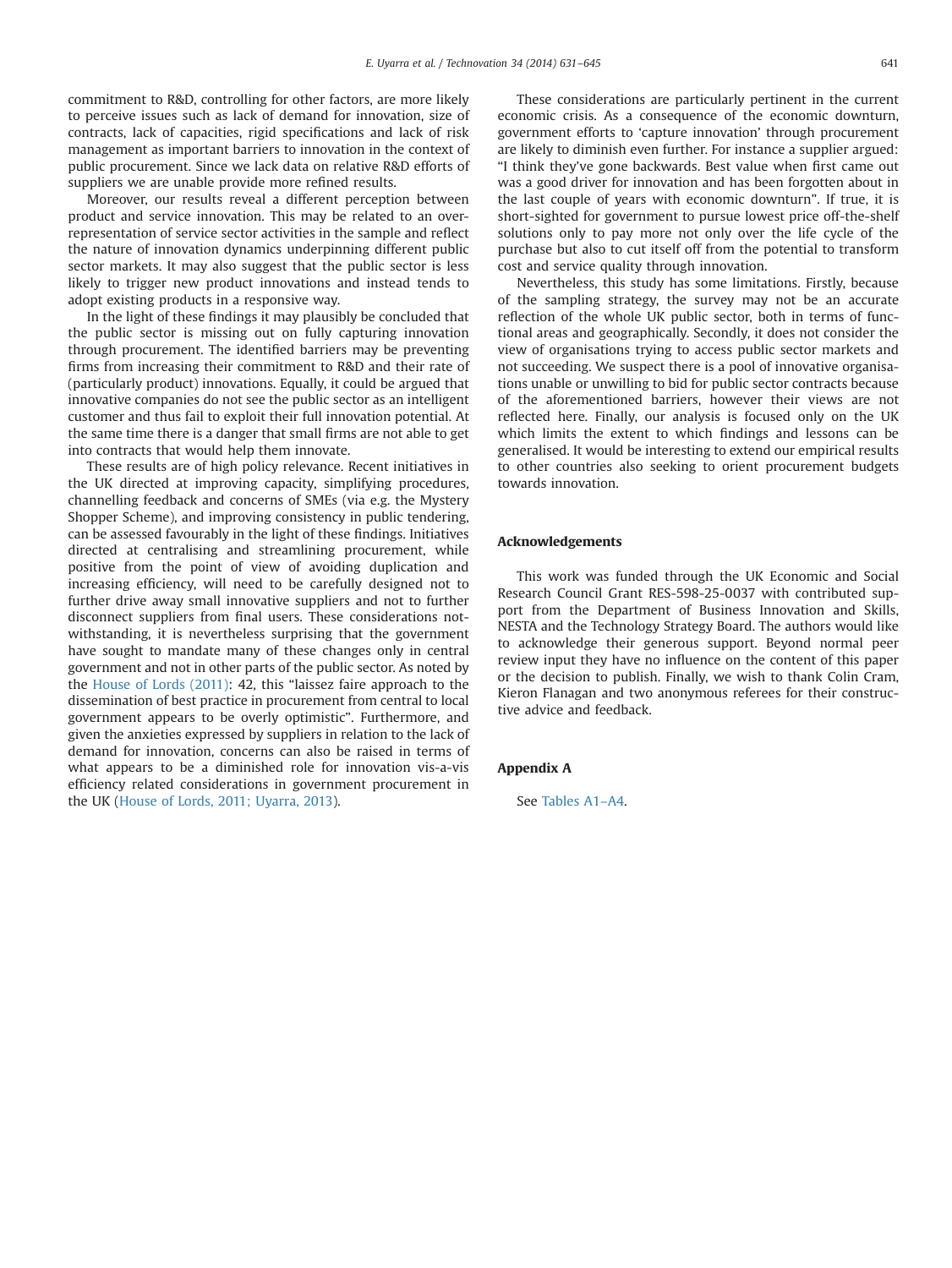| <b>Variables</b>             | Lack of demand for     | Specifications too     | Contracts not big      | Contracts not long   | Lack of interaction (5) Low capabilities of |                      |                      | Inadequate mgmt of IPRPoor mgmt of risk |
|------------------------------|------------------------|------------------------|------------------------|----------------------|---------------------------------------------|----------------------|----------------------|-----------------------------------------|
|                              | innovation $(1)$       | prescriptive (2)       | enough $(3)$           | enough $(4)$         |                                             | procurers (6)        | (7)                  | (8)                                     |
| Size                         | 0.0465                 | 0.0454                 | $0.2081***$            | $0.1398***$          | $0.1021*$                                   | 0.0313               | 0.0112               | $0.1934***$                             |
|                              | (0.0503)               | (0.0512)               | (0.0502)               | (0.0503)             | (0.0529)                                    | (0.0506)             | (0.0510)             | 0.0511                                  |
| Facilities mgmt.<br>services | $0.5990***$            | 0.0819                 | 0.2065                 | $-0.0062$            | 0.1932                                      | 0.1870               | $0.3413*$            | 0.1205                                  |
|                              | (0.1723)               | (0.1674)               | (0.1693)               | (0.1728)             | (0.1801)                                    | (0.1677)             | (0.1697)             | 0.1711                                  |
| Healthcare                   | 0.1472                 | 0.0908                 | 0.0792                 | 0.0361               | $-0.0329$                                   | 0.1669               | 0.2333               | $-0.0818$                               |
|                              | (0.1524)               | (0.1582)               | (0.1573)               | (0.1618)             | (0.1694)                                    | (0.1591)             | (0.1684)             | 0.1607                                  |
| IT & office<br>equipment     | $-0.0026$              | $-0.0431$              | $-0.2232$              | $-0.1363$            | $-0.1018$                                   | $-0.0251$            | $0.4009**$           | $-0.1663$                               |
|                              | (0.2057)               | (0.2019)               | (0.2123)               | (0.2100)             | (0.2145)                                    | (0.2067)             | (0.2115)             | 0.2097                                  |
| Works                        | $0.3145**$             | $0.4554***$            | $0.3975**$             | 0.0621               | 0.2004                                      | $0.3072*$            | 0.2854               | $0.4102**$                              |
|                              | (0.1498)               | (0.1549)               | (0.1552)               | (0.1510)             | (0.1622)                                    | (0.1549)             | (0.1591)             | 0.1622                                  |
| Professional services        | 0.0414                 | $0.2961*$              | 0.1748                 | 0.0589               | 0.2534                                      | 0.1355               | $0.3256***$          | $-0.0295$                               |
|                              | (0.1440)               | (0.1462)               | (0.1418)               | (0.1419)             | (0.1541)                                    | (0.1495)             | (0.1479)             | 0.1478                                  |
| R&D                          | $0.3174***$            | $0.2867***$            | $0.3080***$            | 0.0253               | $0.2983***$                                 | $0.3280***$          | $0.3066**$           | $0.2698***$                             |
|                              | (0.1057)               | (0.1054)               | (0.1036)               | (0.1045)             | (0.1095)                                    | (0.1069)             | (0.1096)             | 0.1062                                  |
| New2market                   | $-0.1955$ **           | $-0.1111$              | $-0.2073***$           | $-0.1872*$           | $-0.1995*$                                  | $-0.1932*$           | $-0.0493$            | $-0.1176$                               |
| product                      |                        |                        |                        |                      |                                             |                      |                      |                                         |
| innov                        | (0.0965)               | (0.1004)               | (0.0980)               | (0.0989)             | (0.1039)                                    | (0.0998)             | (0.1006)             | 0.1020                                  |
| New2market service           | 0.0179                 | 0.0387                 | $0.1641*$              | $0.2162***$          | $0.2024**$                                  | $0.1983**$           | $0.2446**$           | 0.1034                                  |
| innov                        | (0.0959)               | (0.0964)               | (0.0952)               | (0.0970)             | (0.1020)                                    | (0.0964)             | (0.0992)             | 0.0974                                  |
| Central government           | $0.2601**$             | 0.1439                 | $0.2613***$            | 0.1533               | $-0.1408$                                   | $0.2037*$            | $0.3105$ **          | $0.3561**$                              |
|                              | (0.1289)               | (0.1351)               | (0.1249)               | (0.1287)             | (0.1344)                                    | (0.1308)             | (0.1273)             | 0.1344                                  |
| Social enterprise            | $-0.1164$              | $0.2687*$              | 0.0448                 | $0.6866***$          | 0.0959                                      | 0.0579               | 0.0037               | 0.1810                                  |
|                              | (0.1319)               | (0.1350)               | (0.1322)               | (0.1427)             | (0.1433)                                    | (0.1381)             | (0.1386)             | 0.1392                                  |
| $_{\rm -cons}$               | $-0.1446$              | $-0.0568$              | $-1.0314***$           | $-0.4374***$         | 0.1026                                      | $-0.1318$            | $-1.0586***$         | $-0.4545***$                            |
|                              | (0.1722)               | (0.1806)               | (0.1826)               | (0.1776)             | (0.1861)                                    | (0.1805)             | (0.1854)             | 0.1831                                  |
|                              | Rho1                   | Rho <sub>2</sub>       | Rho3                   | Rho4                 | Rho <sub>5</sub>                            | Rho6                 | Rho7                 |                                         |
| Rho/2                        | $0.5016***$ (0.0615)   |                        |                        |                      |                                             |                      |                      |                                         |
| Rho/3                        | $0.2912***$ $(0.0576)$ | $0.4042***$ $(0.0579)$ |                        |                      |                                             |                      |                      |                                         |
| Rho/4                        | $0.3652***$ (0.0568)   | $0.4333***$ $(0.0635)$ | $0.6464***$ (0.0598)   |                      |                                             |                      |                      |                                         |
| Rho/5                        | $0.5798***$ (0.0709)   | $0.5912***$ (0.0673)   | $0.4736***$ $(0.0646)$ | $0.4243***$ (0.0624) |                                             |                      |                      |                                         |
| Rho/6                        | $0.5369***$ $(0.0610)$ | $0.5309***$ (0.0620)   | $0.4152***$ (0.0601)   | $0.4712***$ (0.0611) | $0.5545***$ (0.0673)                        |                      |                      |                                         |
| Rho/7                        | $0.3910***$ (0.0640)   | $0.3483***$ (0.0582)   | $0.3883***$ (0.0578)   | $0.3832***$ (0.0593) | $0.4314***$ (0.0615)                        | $0.4610***$ (0.0598) |                      |                                         |
| Rho/8                        | $0.4180***$ (0.0659)   | $0.4817***$ (0.0603)   | $0.4418***$ (0.0579)   | $0.5045***$ (0.0599) | $0.5144***$ (0.0611)                        | $0.5596***$ (0.0638) | $0.4898***$ (0.0625) |                                         |

Table A1 Multivariate probit. Barriers to innovation.

Log pseudolikelihood =  $-3454.72$ . Wald  $X^2(88) = 232.38$ . Observations: 787.

\*\*\*  $p < 0.01$ .<br>\*\*  $p < 0.05$ .<br>\*  $p < 0.10$ .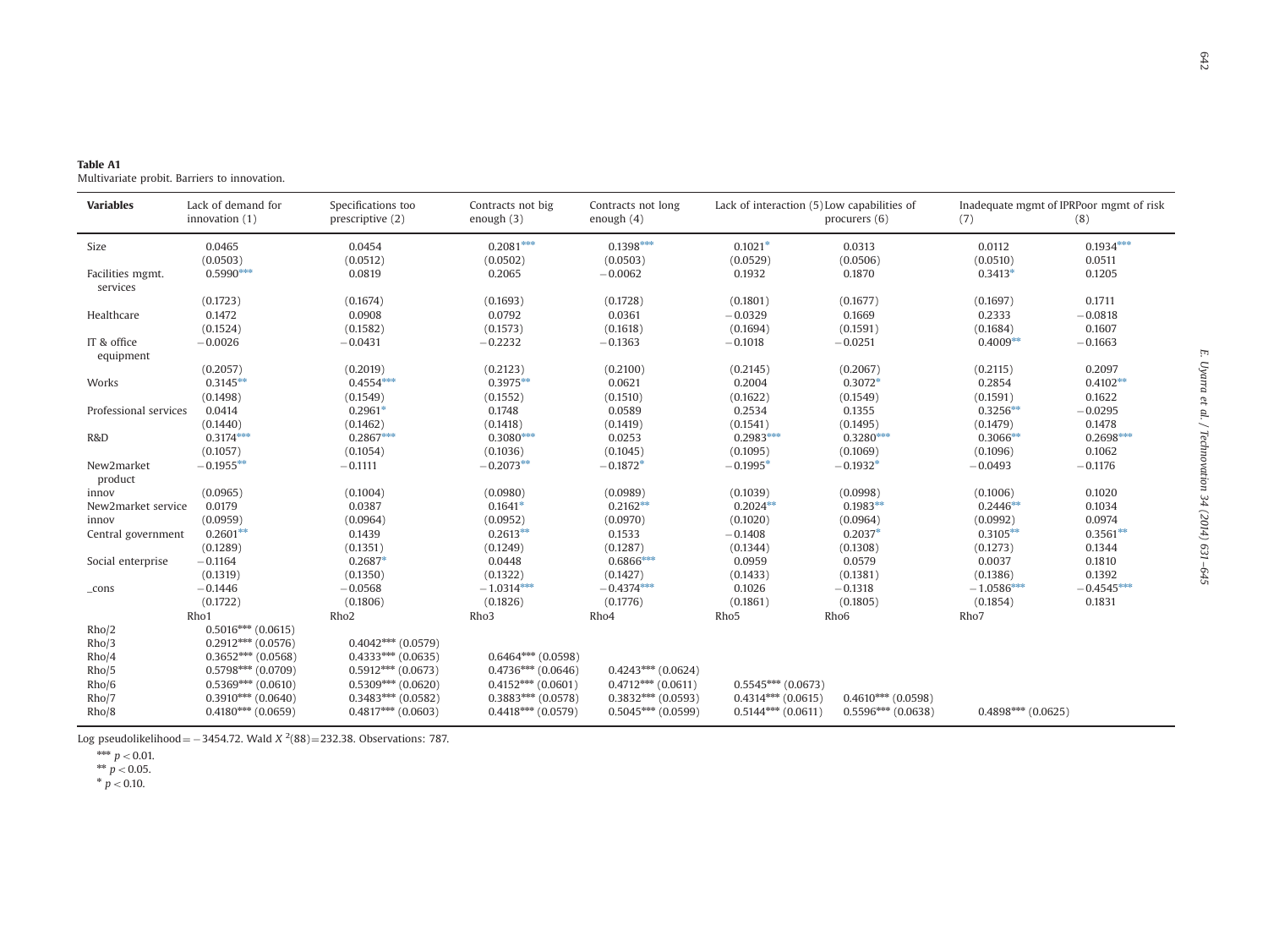|  | - |  |  |
|--|---|--|--|
|--|---|--|--|

Multivariate probit. Procurement process-related barriers.

| VARIABLES                 |                      |                      |                        |                   |                   | Consistent procurement (1) Large contracts participation (2) Sufficient info tenders (3) Useful feedback (4) Unsolicited ideas (5) Private sector delivery history (6) PO conditions (7) |              |
|---------------------------|----------------------|----------------------|------------------------|-------------------|-------------------|------------------------------------------------------------------------------------------------------------------------------------------------------------------------------------------|--------------|
| Size                      | $-0.0233$            | $-0.2692***$         | $0.2348***$            | $0.1219*$         | 0.0608            | 0.0322                                                                                                                                                                                   | $-0.2311***$ |
|                           | (0.0638)             | (0.0657)             | (0.0638)               | (0.0725)          | (0.0703)          | (0.0659)                                                                                                                                                                                 | (0.0679)     |
| Facilities mgmt. services | 0.2694               | $-0.0437$            | 0.2862                 | 0.0248            | 0.2605            | 0.1858                                                                                                                                                                                   | $-0.0710$    |
|                           | (0.2028)             | (0.2081)             | (0.2033)               | (0.2398)          | (0.2429)          | (0.2209)                                                                                                                                                                                 | (0.2264)     |
| Healthcare                | 0.0019               | $-0.2918$            | $-0.1348$              | 0.1234            | $0.4011*$         | 0.2038                                                                                                                                                                                   | $-0.0360$    |
|                           | (0.2029)             | (0.2142)             | (0.2075)               | (0.2406)          | (0.2400)          | (0.2125)                                                                                                                                                                                 | (0.2205)     |
| IT & office equipment     | $-0.0221$            | $-0.0997$            | $-0.2317$              | 0.2994            | 0.4640            | 0.1668                                                                                                                                                                                   | 0.1906       |
|                           | (0.2467)             | (0.2535)             | (0.2534)               | (0.2729)          | (0.2847)          | (0.2673)                                                                                                                                                                                 | (0.2659)     |
| Works                     | $-0.1438$            | 0.2480               | 0.1186                 | $0.4424*$         | $0.4541**$        | $0.5742***$                                                                                                                                                                              | 0.0230       |
|                           | (0.1864)             | (0.1868)             | (0.1818)               | (0.2073)          | (0.2131)          | (0.1927)                                                                                                                                                                                 | (0.1959)     |
| Professional services     | $-0.1816$            | $-0.0096$            | 0.0980                 | 0.2421            | $0.4775***$       | 0.0880                                                                                                                                                                                   | 0.0686       |
|                           | (0.1832)             | (0.1839)             | (0.1778)               | (0.2029)          | (0.2106)          | (0.1954)                                                                                                                                                                                 | (0.1900)     |
| R&D                       | 0.0249               | $-0.0092$            | $-0.0342$              | $0.2781*$         | $-0.2662*$        | 0.0709                                                                                                                                                                                   | $-0.1232$    |
|                           | (0.1362)             | (0.1343)             | (0.1342)               | (0.1542)          | (0.1537)          | (0.1394)                                                                                                                                                                                 | (0.1367)     |
| Central government        | 0.2001               | $-0.1768$            | 0.0814                 | $-0.0882$         | $-0.0876$         | $-0.1642$                                                                                                                                                                                | 0.0241       |
|                           | (0.1569)             | (0.1673)             | (0.1561)               | (0.1684)          | (0.1811)          | (0.1708)                                                                                                                                                                                 | (0.1663)     |
| New2market product innov  | 0.0042               | $-0.1052$            | $-0.0418$              | 0.1019            | 0.0826            | 0.0221                                                                                                                                                                                   | $-0.0884$    |
|                           | (0.1280)             | (0.1287)             | (0.1244)               | (0.1359)          | (0.1396)          | (0.1313)                                                                                                                                                                                 | (0.1291)     |
| New2market service innov  | $-0.0732$            | 0.0552               | 0.1632                 | $-0.0359$         | $0.2427*$         | 0.0478                                                                                                                                                                                   | $-0.1735$    |
|                           | (0.1211)             | (0.1230)             | (0.1204)               | (0.1332)          | (0.1398)          | (0.1238)                                                                                                                                                                                 | (0.1243)     |
| Social enterprise         | $-0.4818**$          | $0.5498***$          | 0.0587                 | 0.2907            | 0.2575            | 0.2930                                                                                                                                                                                   | $-0.1686$    |
|                           | (0.1887)             | (0.1782)             | (0.1754)               | (0.1958)          | (0.2020)          | (0.1839)                                                                                                                                                                                 | (0.2020)     |
| $_{\rm cons}$             | $-0.1943$            | 0.2976               | $-0.8490***$           | $-1.5429***$      | $-1.3428***$      | $-0.9950***$                                                                                                                                                                             | 0.2390       |
|                           | (0.2202)             | (0.2217)             | (0.2202)               | (0.2577)          | (0.2599)          | (0.2334)                                                                                                                                                                                 | (0.2328)     |
|                           | Rho1                 | Rho <sub>2</sub>     | Rho3                   | Rho <sub>4</sub>  | Rho <sub>5</sub>  | Rho <sub>6</sub>                                                                                                                                                                         |              |
| Rho/2                     | 0.0144(0.0730)       |                      |                        |                   |                   |                                                                                                                                                                                          |              |
| Rho/3                     | 0.0654(0.0705)       | $-0.0630(0.0735)$    |                        |                   |                   |                                                                                                                                                                                          |              |
| Rho/4                     | 0.0853(0.0800)       | 0.0217(0.0787)       | $0.2129^{**}$ (0.0767) |                   |                   |                                                                                                                                                                                          |              |
| Rho/5                     | $0.2199***$ (0.0791) | $-0.0295(0.0766)$    | $0.2577**$ (0.0790)    | 0.0553(0.0891)    |                   |                                                                                                                                                                                          |              |
| Rho/6                     | 0.0508(0.0743)       | $-0.0156(0.0774)$    | 0.1131(0.0732)         | 0.1184(0.0784)    | 0.1560(0.0799)    |                                                                                                                                                                                          |              |
| Rho/7                     | 0.1385(0.0709)       | $0.4334***$ (0.0796) | $-0.0912(0.0762)$      | $-0.1093(0.0760)$ | $-0.0162(0.0884)$ | $-0.0478(0.0770)$                                                                                                                                                                        |              |

Log pseudolikelihood =  $-1996.18$ . Wald  $X^2(77)$  = 152.15. Observations: 500.

\*\*\*  $p < 0.01$ .<br>\*\*  $p < 0.05$ .<br>\*  $p < 0.10$ .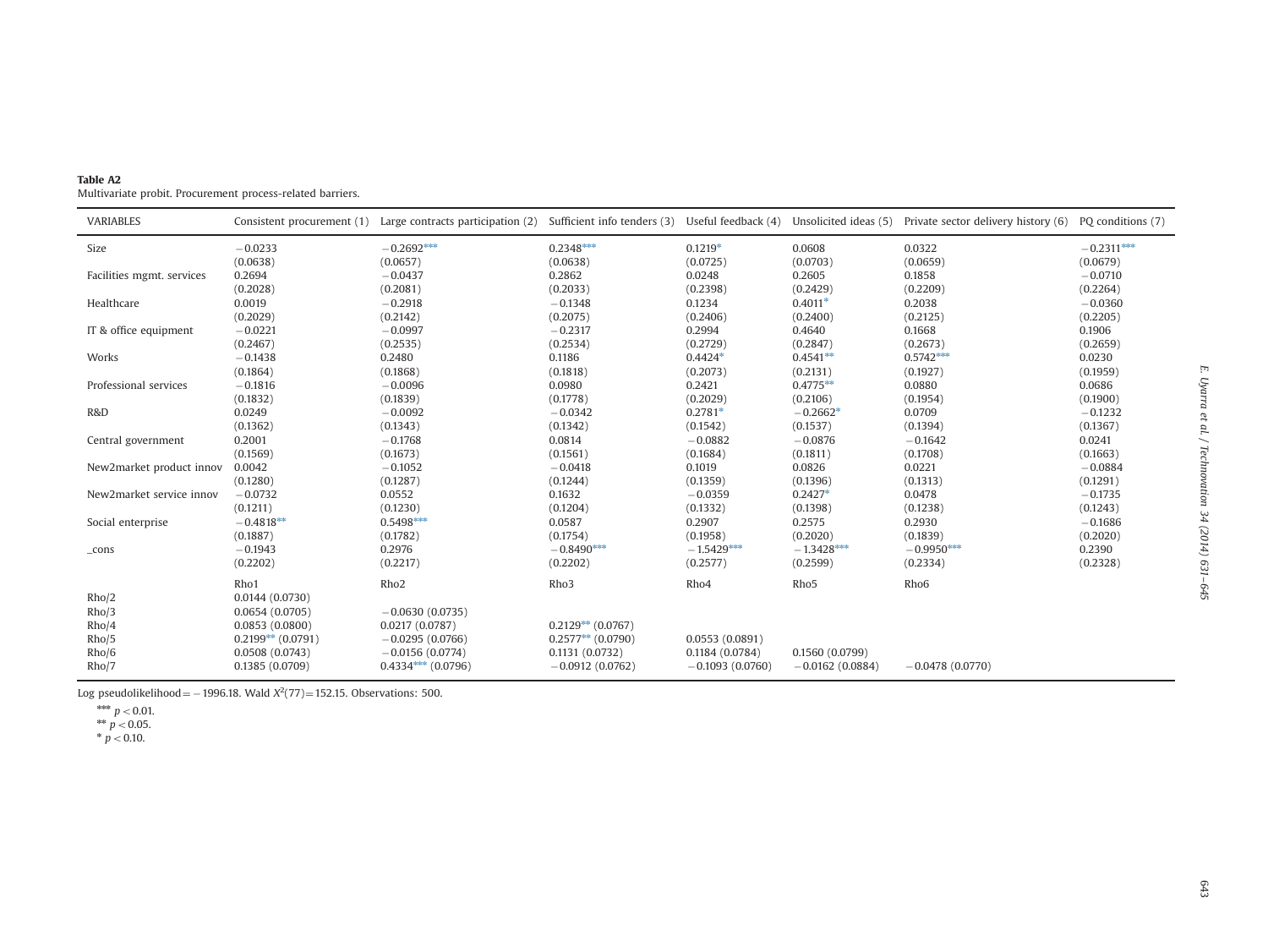# <span id="page-13-0"></span>Table A3

Barriers to innovation. Descriptive statistics and correlation matrix.

|                |                                 | % of 1 |         | 2       | 3       | 4       | 5       | 6       | 7       | 8       | 9       | 10      | 11      | 12      | 13      | 14      | 15   | 16      | 17   | 18   |
|----------------|---------------------------------|--------|---------|---------|---------|---------|---------|---------|---------|---------|---------|---------|---------|---------|---------|---------|------|---------|------|------|
|                | <b>Dependent variables</b>      |        |         |         |         |         |         |         |         |         |         |         |         |         |         |         |      |         |      |      |
|                | Lack of demand for innovation   | 61     | 1.00    |         |         |         |         |         |         |         |         |         |         |         |         |         |      |         |      |      |
| 2              | Specifications too prescriptive | 66.88  | 0.32    | 1.00    |         |         |         |         |         |         |         |         |         |         |         |         |      |         |      |      |
|                | Contracts not big enough        | 46.13  | 0.23    | 0.27    | 1.00    |         |         |         |         |         |         |         |         |         |         |         |      |         |      |      |
| $\overline{4}$ | Contracts not long enough       | 55.38  | 0.23    | 0.31    | 0.42    | 1.00    |         |         |         |         |         |         |         |         |         |         |      |         |      |      |
| 5              | Lack of interaction             | 73.88  | 0.36    | 0.39    | 0.29    | 0.26    | 1.00    |         |         |         |         |         |         |         |         |         |      |         |      |      |
| 6              | Low capabilities of procurers   | 63.38  | 0.37    | 0.37    | 0.26    | 0.29    | 0.39    | 1.00    |         |         |         |         |         |         |         |         |      |         |      |      |
|                | Inadequate manage of IPR        | 33.25  | 0.26    | 0.26    | 0.24    | 0.21    | 0.25    | 0.29    | 1.00    |         |         |         |         |         |         |         |      |         |      |      |
|                | Poor management of risk         | 64.25  | 0.30    | 0.33    | 0.30    | 0.33    | 0.33    | 0.36    | 0.28    | 1.00    |         |         |         |         |         |         |      |         |      |      |
|                |                                 |        |         |         |         |         |         |         |         |         |         |         |         |         |         |         |      |         |      |      |
|                | <b>Explanatory variables</b>    |        |         |         |         |         |         |         |         |         |         |         |         |         |         |         |      |         |      |      |
| 9              | Size                            |        | 0.07    | 0.06    | 0.18    | 0.11    | 0.09    | 0.06    | 0.04    | 0.18    | 1.00    |         |         |         |         |         |      |         |      |      |
| 10             | Facilities mgmt. services       | 11.38  | 0.11    | $-0.03$ | 0.01    | $-0.03$ | 0.03    | 0.01    | 0.03    | 0.02    | 0.01    | 1.00    |         |         |         |         |      |         |      |      |
| 11             | Healthcare                      | 14.5   | $-0.01$ | $-0.03$ | $-0.03$ | $-0.04$ | $-0.05$ | $-0.02$ | $-0.03$ | $-0.07$ | 0.02    | $-0.15$ | 1.00    |         |         |         |      |         |      |      |
| 12             | IT & office equipment           | 7.63   | $-0.03$ | $-0.05$ | $-0.06$ | $-0.06$ | $-0.05$ | $-0.03$ | 0.07    | $-0.04$ | 0.01    | $-0.10$ | $-0.12$ | 1.00    |         |         |      |         |      |      |
| 13             | Works                           | 18.13  | 0.05    | 0.06    | 0.08    | $-0.03$ | 0.01    | 0.03    | $-0.03$ | 0.09    | 0.10    | $-0.17$ | $-0.19$ | $-0.14$ | 1.00    |         |      |         |      |      |
| 14             | Professional services           | 19.88  | $-0.01$ | 0.06    | 0.04    | 0.01    | 0.05    | 0.03    | 0.08    | $-0.02$ | $-0.10$ | $-0.18$ | $-0.20$ | $-0.14$ | $-0.24$ | 1.00    |      |         |      |      |
| 15             | R&D                             | 65.4   | 0.10    | 0.11    | 0.12    | 0.05    | 0.12    | 0.13    | 0.13    | 0.12    | 0.21    | 0.00    | 0.05    | 0.11    | $-0.20$ | 0.08    | 1.00 |         |      |      |
| 16             | Central government main client  | 17.13  | $-0.03$ | $-0.04$ | $-0.04$ | $-0.08$ | $-0.05$ | $-0.04$ | 0.04    | $-0.02$ | 0.10    | 0.09    | 0.08    | 0.19    | $-0.10$ | $-0.09$ | 0.22 | 1.00    |      |      |
| 17             | New2market product innov        | 45.25  | 0.01    | 0.04    | 0.08    | 0.11    | 0.10    | 0.10    | 0.09    | 0.07    | 0.08    | $-0.02$ | $-0.13$ | 0.00    | $-0.09$ | 0.07    | 0.17 | 0.05    | 1.00 |      |
| 18             | New2market service innov        | 53.38  | 0.08    | 0.06    | 0.09    | 0.06    | 0.00    | 0.07    | 0.12    | 0.11    | 0.08    | 0.00    | $-0.16$ | 0.05    | $-0.08$ | 0.22    | 0.12 | 0.06    | 0.04 | 1.00 |
| 19             | Social enterprise               | 17.38  | $-0.05$ | 0.06    | 0.01    | 0.21    | 0.04    | 0.02    | $-0.03$ | 0.05    | $-0.03$ | $-0.10$ | $-0.09$ | $-0.13$ | $-0.21$ | $-0.04$ | 0.09 | $-0.10$ | 0.15 | 0.03 |
|                |                                 |        |         |         |         |         |         |         |         |         |         |         |         |         |         |         |      |         |      |      |

#### Table A4

Procurement process-related barriers. Descriptive statistics and correlation matrix.

|                |                                 | % of 1 |         | 2       | 3       | $\overline{4}$ | 5       | 6       |         | 8       | 9       | 10      | 11      | 12      | 13      | 14   | 15      | 16      | 17   |
|----------------|---------------------------------|--------|---------|---------|---------|----------------|---------|---------|---------|---------|---------|---------|---------|---------|---------|------|---------|---------|------|
|                | <b>Dependent variables</b>      |        |         |         |         |                |         |         |         |         |         |         |         |         |         |      |         |         |      |
|                | Consistent procurement          | 35.25  | 1.00    |         |         |                |         |         |         |         |         |         |         |         |         |      |         |         |      |
|                | Large contracts participation   | 36.25  | $-0.04$ | 1.00    |         |                |         |         |         |         |         |         |         |         |         |      |         |         |      |
|                | Sufficient information tenders  | 43.63  | 0.05    | $-0.05$ | 1.00    |                |         |         |         |         |         |         |         |         |         |      |         |         |      |
| $\overline{4}$ | Useful feedback                 | 20.2   | 0.05    | 0.01    | 0.15    | 1.00           |         |         |         |         |         |         |         |         |         |      |         |         |      |
| 5              | Unsolicited ideas               | 20.25  | 0.12    | 0.00    | 0.15    | 0.05           | 1.00    |         |         |         |         |         |         |         |         |      |         |         |      |
| 6              | Private sector delivery history | 26.2   | 0.03    | 0.01    | 0.06    | 0.09           | 0.09    | 1.00    |         |         |         |         |         |         |         |      |         |         |      |
|                | PO conditions                   | 30.48  | 0.08    | 0.27    | $-0.08$ | $-0.10$        | 0.03    | $-0.06$ | 1.00    |         |         |         |         |         |         |      |         |         |      |
|                | <b>Explanatory variables</b>    |        |         |         |         |                |         |         |         |         |         |         |         |         |         |      |         |         |      |
| 8              | Size                            |        | $-0.01$ | $-0.19$ | 0.18    | 0.10           | 0.03    | 0.05    | $-0.17$ | 1.00    |         |         |         |         |         |      |         |         |      |
| 9              | Facilities mgmt. services       | 11.38  | 0.09    | $-0.05$ | 0.08    | $-0.05$        | 0.00    | $-0.02$ | $-0.04$ | 0.04    | 1.00    |         |         |         |         |      |         |         |      |
| 10             | Healthcare                      | 14.5   | 0.00    | $-0.09$ | $-0.07$ | $-0.01$        | 0.00    | 0.01    | $-0.01$ | 0.00    | $-0.15$ | 1.00    |         |         |         |      |         |         |      |
| 11             | IT & office equipment           | 7.63   | 0.02    | $-0.05$ | $-0.07$ | 0.04           | 0.02    | $-0.02$ | 0.03    | 0.02    | $-0.11$ | $-0.12$ | 1.00    |         |         |      |         |         |      |
| 12             | Works                           | 18.13  | $-0.02$ | 0.06    | 0.03    | 0.06           | 0.04    | 0.12    | 0.02    | 0.08    | $-0.19$ | $-0.20$ | $-0.15$ | 1.00    |         |      |         |         |      |
| 13             | Professional services           | 19.88  | $-0.05$ | 0.01    | 0.02    | 0.02           | 0.05    | $-0.05$ | 0.03    | $-0.07$ | $-0.18$ | $-0.20$ | $-0.14$ | $-0.25$ | 1.00    |      |         |         |      |
| 14             | R&D                             | 65.4   | 0.00    | $-0.06$ | 0.02    | 0.09           | $-0.07$ | 0.01    | $-0.10$ | 0.23    | $-0.03$ | 0.08    | 0.14    | $-0.22$ | 0.07    | 1.00 |         |         |      |
| 15             | Central government main client  | 17.13  | 0.04    | $-0.04$ | 0.04    | 0.00           | $-0.02$ | $-0.06$ | $-0.01$ | 0.04    | $-0.00$ | $-0.18$ | 0.02    | $-0.10$ | 0.23    | 0.10 | 1.00    |         |      |
| 16             | New2market product innov        | 45.25  | 0.03    | $-0.09$ | $-0.01$ | 0.04           | 0.01    | 0.01    | $-0.04$ | 0.11    | 0.10    | 0.09    | 0.22    | $-0.10$ | $-0.13$ | 0.24 | $-0.15$ | 1.00    |      |
| 17             | New2market service innov        | 53.38  | $-0.04$ | 0.02    | 0.09    | 0.02           | 0.08    | 0.02    | $-0.09$ | 0.08    | 0.05    | $-0.15$ | 0.02    | $-0.09$ | 0.06    | 0.19 | 0.06    | 0.06    | 1.00 |
| 18             | Social enterprise               | 17.38  | $-0.12$ | 0.16    | 0.02    | 0.04           | 0.01    | 0.03    | $-0.05$ | $-0.04$ | $-0.11$ | $-0.07$ | $-0.13$ | $-0.20$ | 0.02    | 0.10 | 0.14    | $-0.13$ | 0.14 |